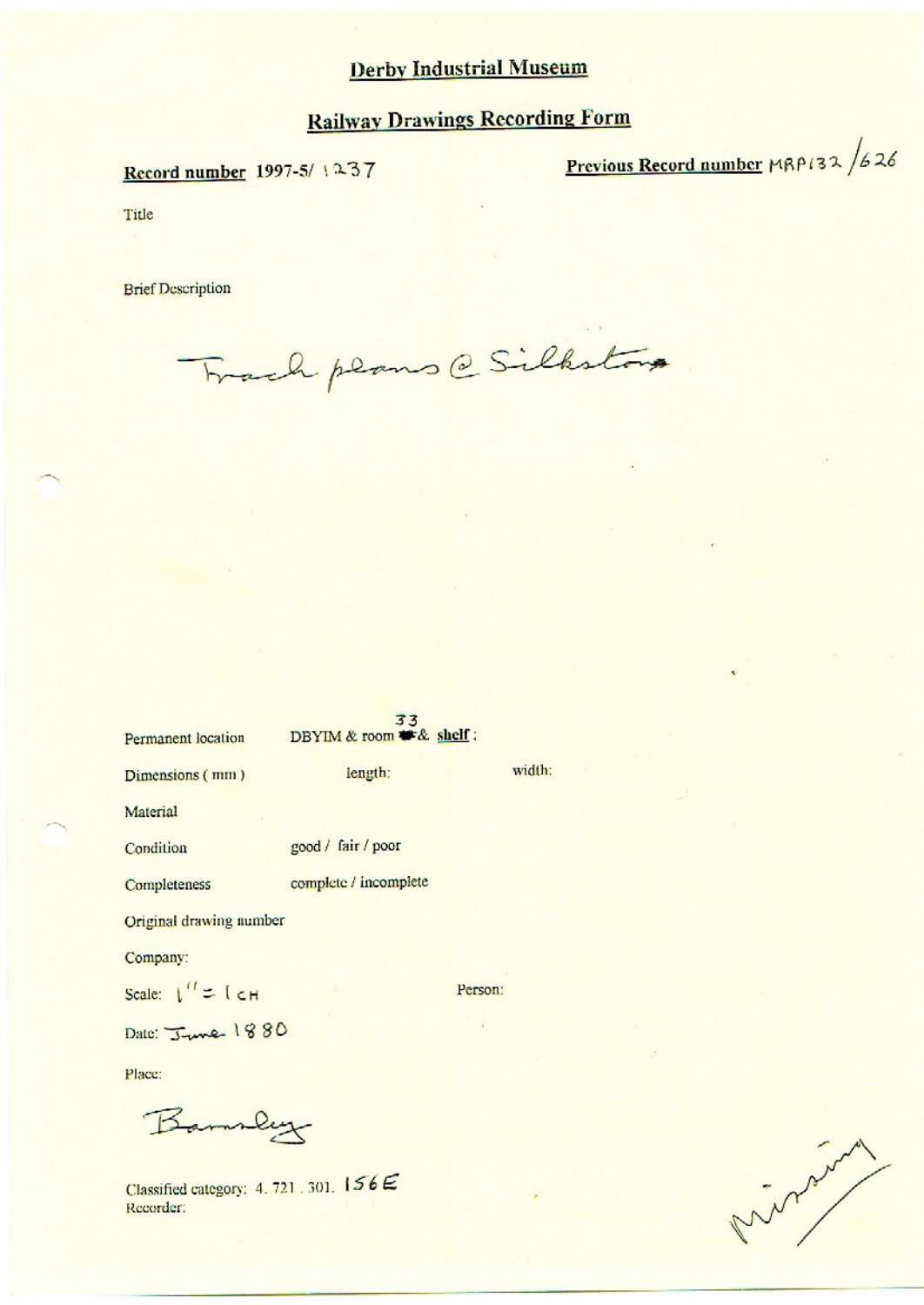### **Railway Drawings Recording Form**

Record number  $2005 - 496$  30

Previous Record number

Title

**Brief Description** Deagrams of routes showing coperaties of indings, locomotive depots, stations and locometer availability pounds Barrely Pearling Altofts ystan ሊሩ R S. Cedward  $4.4$ **37**<br>DBYIM & room **to** & shelf:  $123$ Permanent location Dimensions (mm) length:  $155$ width:  $265$ Material Condition good / fair f poor Completeness complete / incomplete Original drawing number Company: Scale: Person: Date: Place:

Classified category: 4, 721, 301, 122, 155  $H$  156C, 150T, 1560, 156E Recorder:  $M_{\rm H}^{\rm H}$  17-3-2006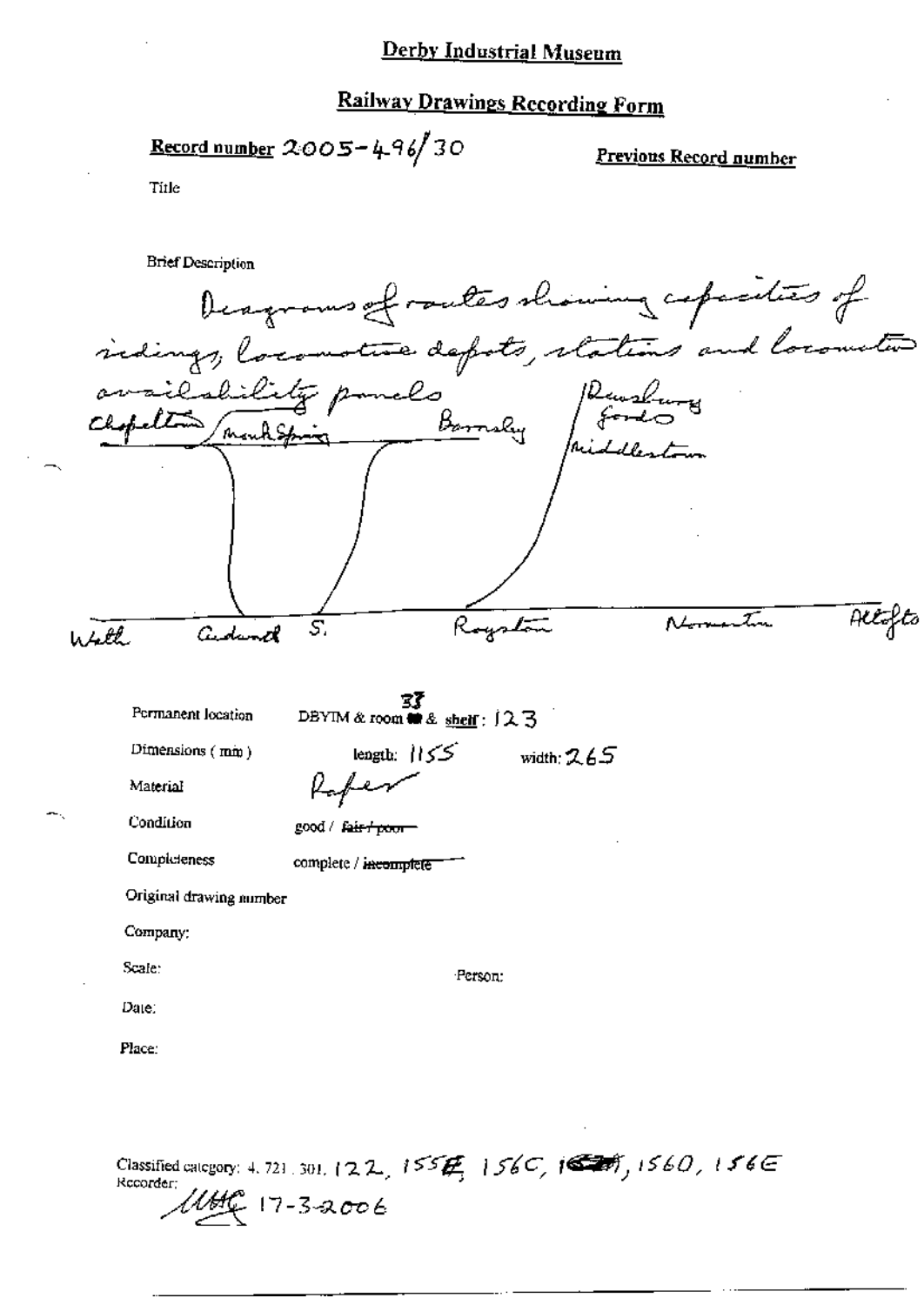### **Railway Drawings Recording Form Fig. 1.1.1.**

Record number 1997-5/ $967.$ 

Previous Record number HRP132/1066

Title

Cudworth & Barnsley

**Brief Description** 

Plan of part of route showing proposed vaute men roads, huildings as a vedert. Location unhnown. (Banchy Cant House Sta) Three areas of land coloured red.

Permanent location

DBYIM & room 49 & shell:  $\pm 3$ 

Dimensions (mm)

length:  $500$  width:  $2.85$ 

Material

Tracing professor profess on followed

Condition

 $\overline{a}$ 

spood / fair / poole-

Completeness

complete / incomplete

Original drawing mimber

Company:

Scale:  $1^k = 2\frac{1}{2}$  chains

Person:

Date:

Place:

Cudworth toBannoley

Classified category:  $4, 721, 301, 156 \times$ Recorder: 1114 12/11/1999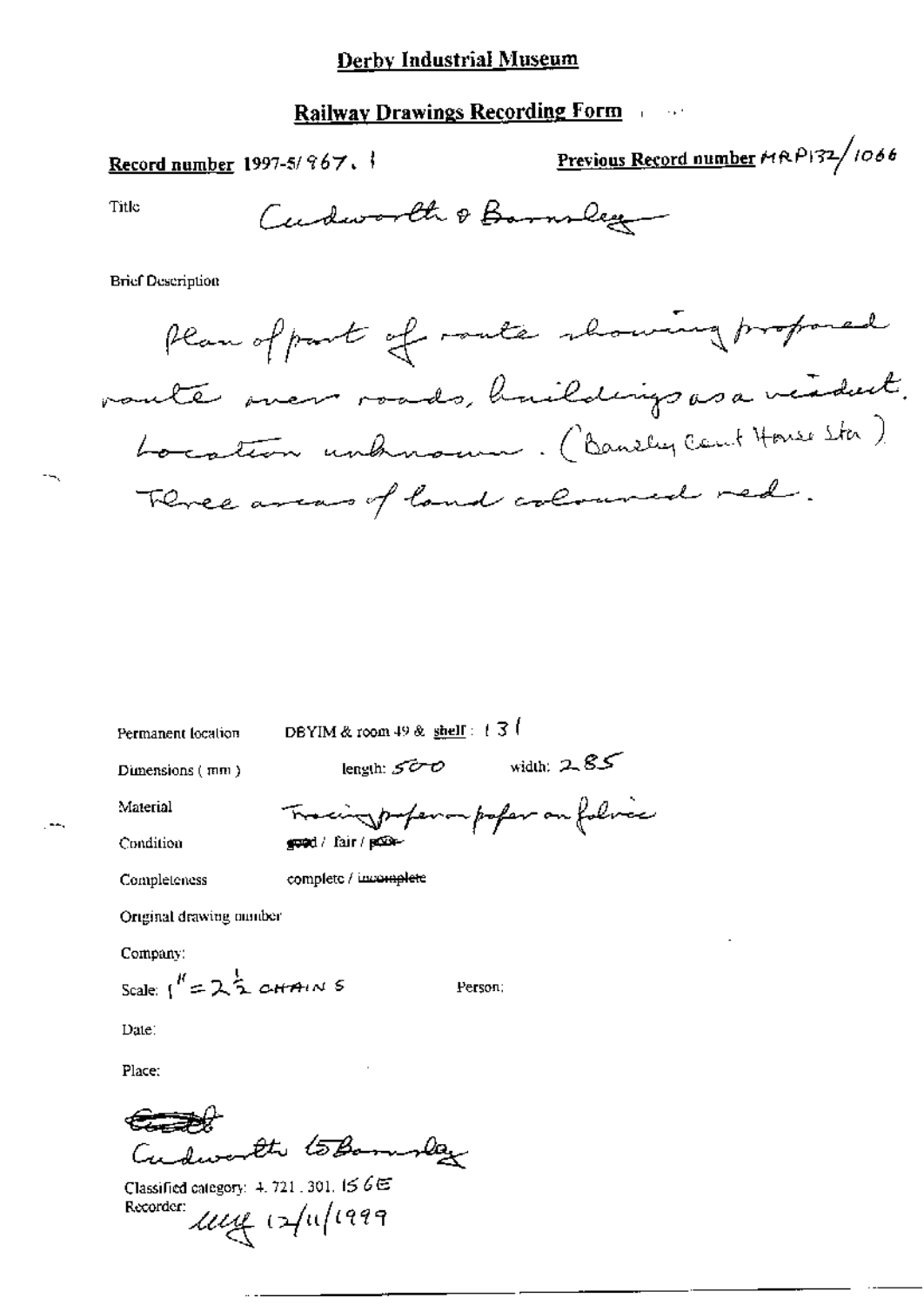# **Railway Drawings Recording Form**

Record number 1997-5/967, 2

Previous Record number HRP132/1066

ليم

 $\rho$ 

Title

œ,

**Brief Description** 

Permanent location

DBYIM & room  $49$  & shelf:  $13$ 

Dimensions (mm)

length:  $50 - 8$  width:  $30 - 8$ 

Material

ingo-permpoper on folice  $\overline{r}$ ecod / fair / police-

Condition

Completeness

complete / mcomplete

Original drawing number

Company:

Scale:  $\int_0^t = 2\frac{1}{2}$  cherence 5

Person:

Date:

Place:

Cudworth toBornslay

Classified category: 4, 721, 301,  $1568E$ Recorder:  $\mathcal{U}\mathcal{U}\mathcal{U}$  12/11/1999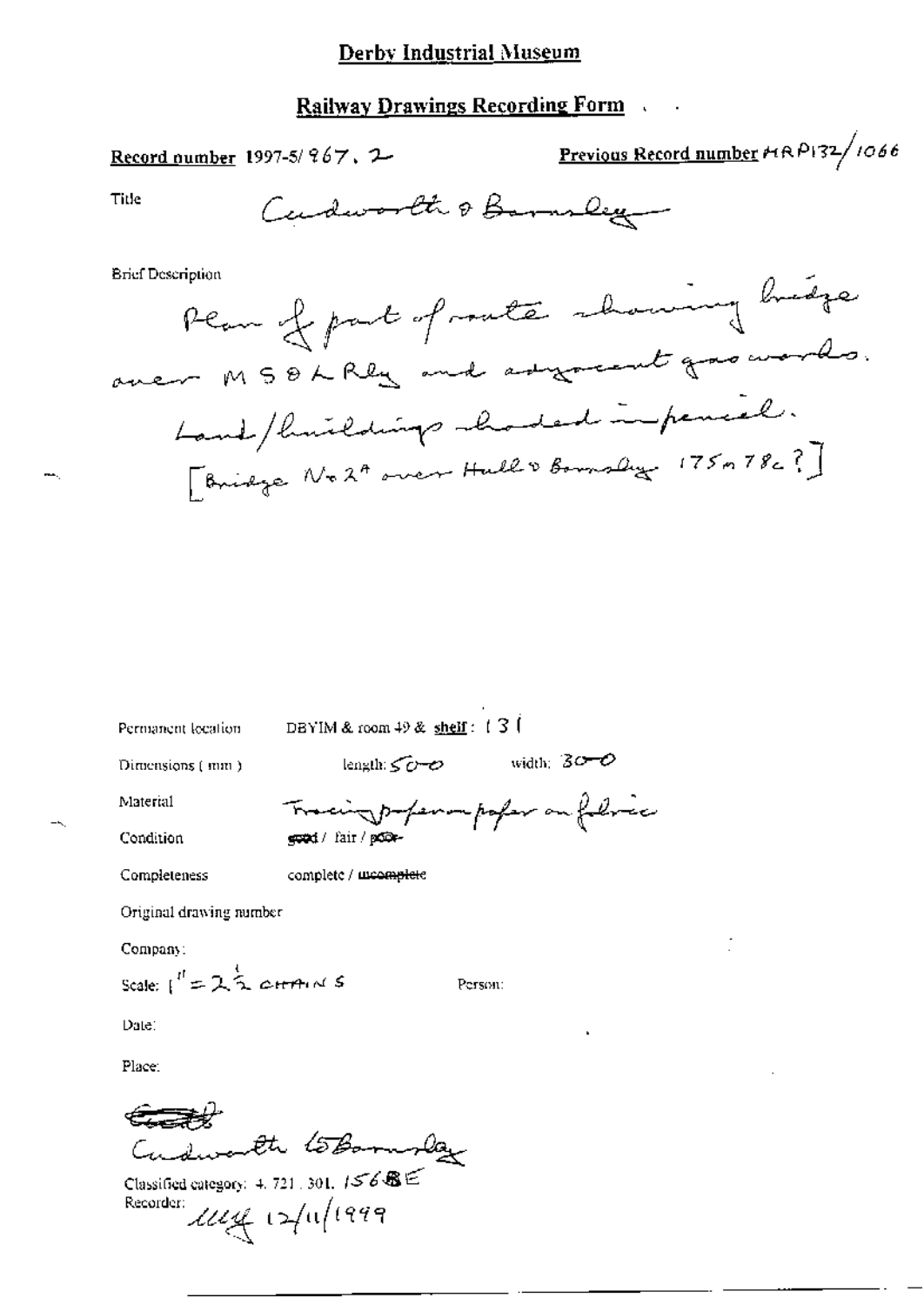### **Railway Drawings Recording Form**

Record number 1997-5/967, 3

Previous Record number #RP132/1066

Title

Cudworth & Barnsley

**Brief Description** 

Permanent location

DBYIM & room 49 & shelf:  $t \overline{3}$  (

Dimensions (mm)

 $length: 740$  width:  $350$ 

Material

cing paper on forma folice  $^{-}$ ۲۲ good / fair / pool-

Condition

Completeness

complete / incomplete

Original drawing number

Company:

Scale:  $1^{\prime\prime} = 2\frac{1}{2}$  carriers 5

Person:

Date:

Place:

Cudwarth toBornslag

Classified category: 4, 721, 301,  $1568 \leq$ Recorder 2004 12/11/1999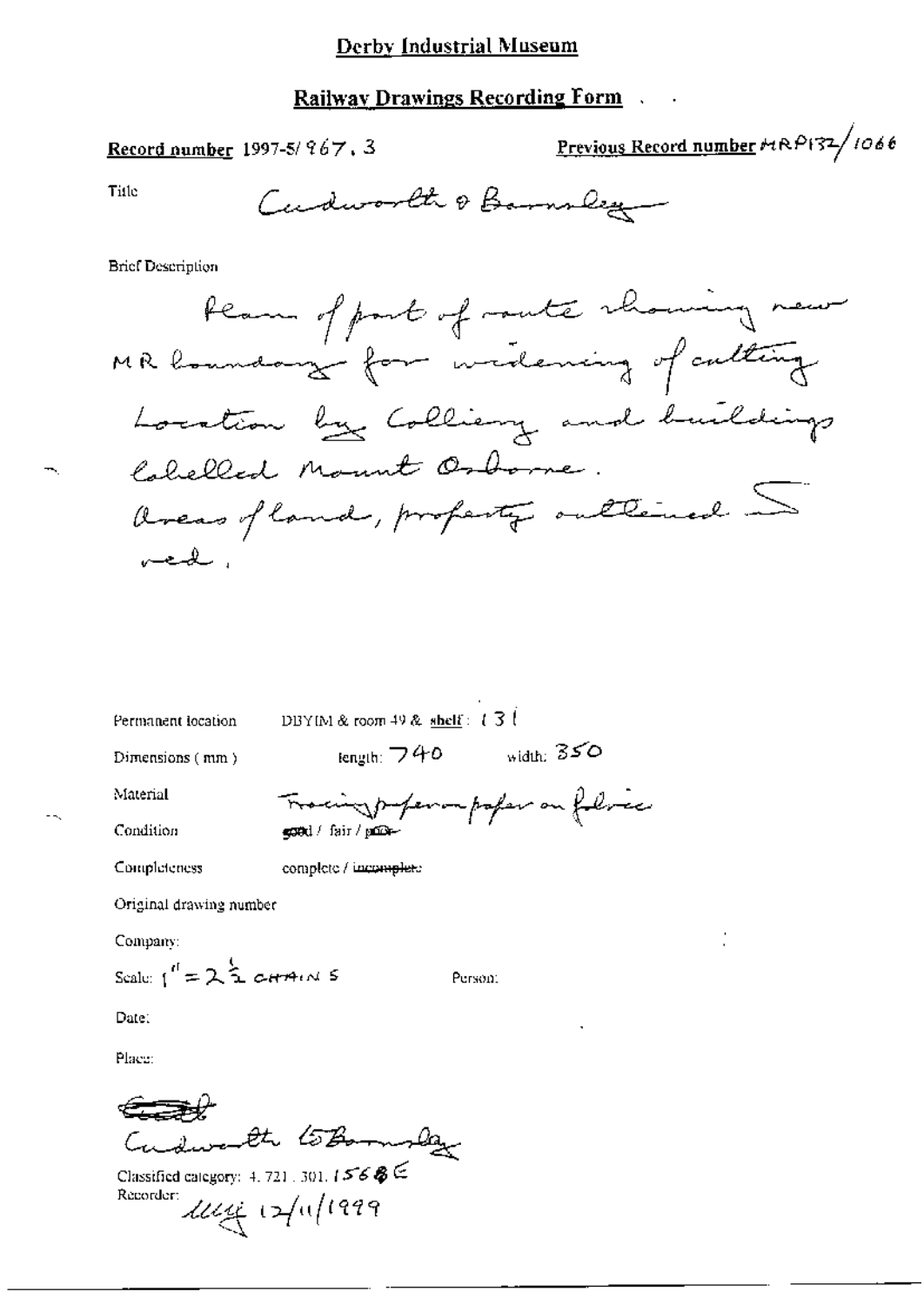#### **Railway Drawings Recording Form**

Previous Record number HRP132/1066 Record number 1997-5/967.4 Cudworth & Barnsley Title hange weaker plan of avea who was 1997-5/967,1 **Brief Description** Viaduct arches let torains firms/ people. Names indestent Location - Midland Street, Arombire Armo,<br>Aucens Hotel, Regents Street, Golden Street. DBYIM & room 49 & shelf:  $\pm 3$ Permanent location leagth:  $90^\circ$  width:  $345^\circ$ Dimensions (mm) Material Tracing proper on poper on folice Condition exed / fair / poor-Completeness complete / incomplete Original drawing number Company: Scale:  $I'' = \frac{1}{30} \frac{1}{\sqrt{25}} = 7$ Person: Date: Place:

€⊐₩ Cudwarth toBannslay

Classified category: 4, 721 , 301,  $+568 \leq$ Recorder: 1114 12/11/1999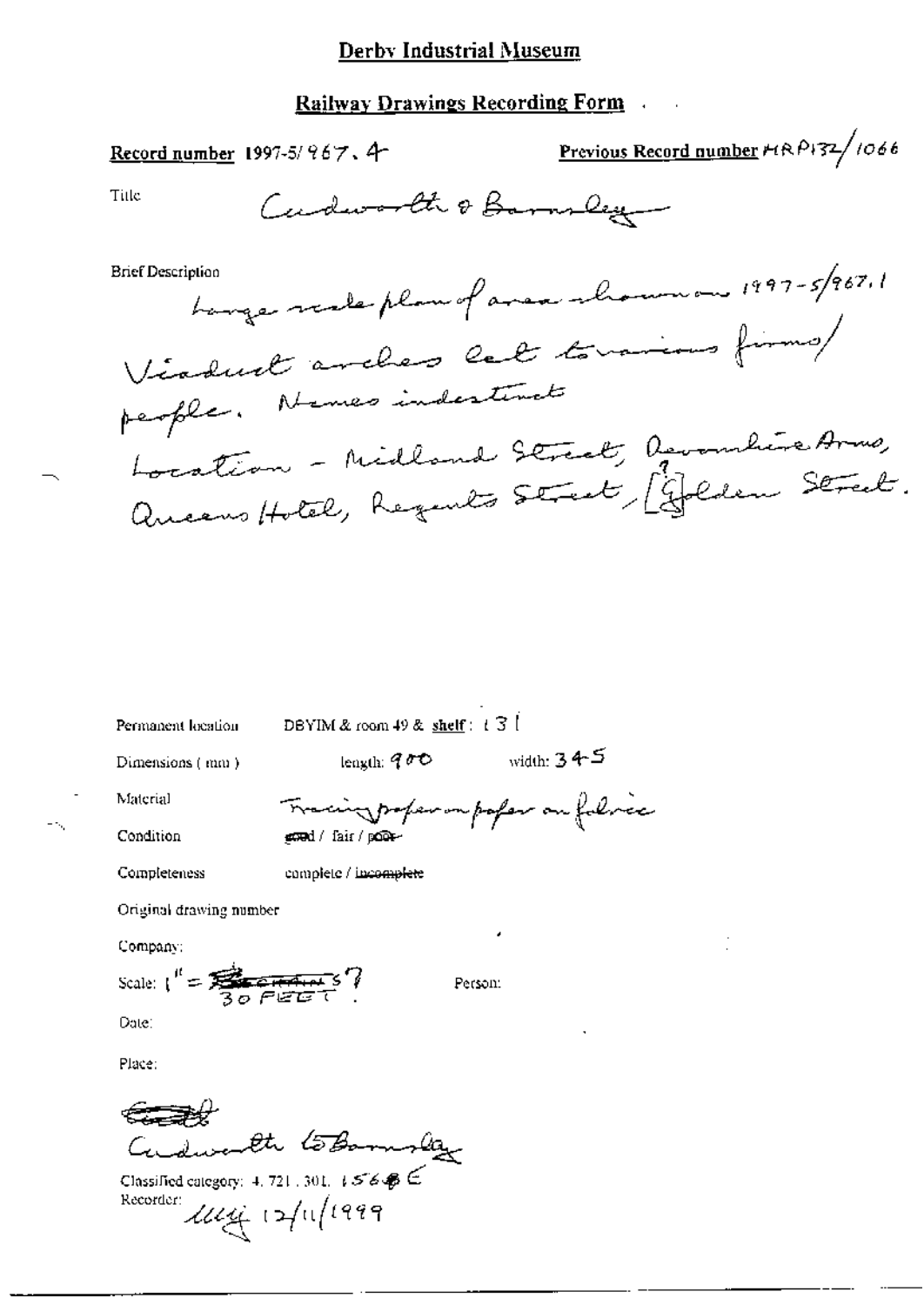# **Railway Drawings Recording Form**

Previous Record number HRP132/1066 Record number 1997-5/967.5 Cudworth & Barn Deg **Title** Plan of proposed rante through **Brief Description** Littleworth and by Monk Betton Colling. MR land shaded funch Adyacent roads, buildings, untercourses ahour

| Permanent location                             | DBYIM & room 49 & shelf: $13!$ |                          |
|------------------------------------------------|--------------------------------|--------------------------|
| Dimensions (mm)                                | length: 830                    | width: $300$             |
| Material                                       |                                | Tracing paper on falsice |
| Condition                                      | essed / fair / po≦0e∽          |                          |
| Completeness                                   | complete / incomplete          |                          |
| Original drawing number Sheet 2                |                                | 219                      |
| Company:                                       |                                |                          |
| Scale: $I^d = 2 \sum_{i=1}^{k} c_i H^d \cap N$ |                                | Person:                  |
| Date∶                                          |                                |                          |
| Place:                                         |                                |                          |
|                                                |                                |                          |

इट्ट्व्ह्यूट Cudworth toBornslag

Classified category: 4, 721, 301,  $1 \leq 6.8$ Recorder  $\mathcal{U}\mathcal{U}$   $\rightarrow$   $(1999)$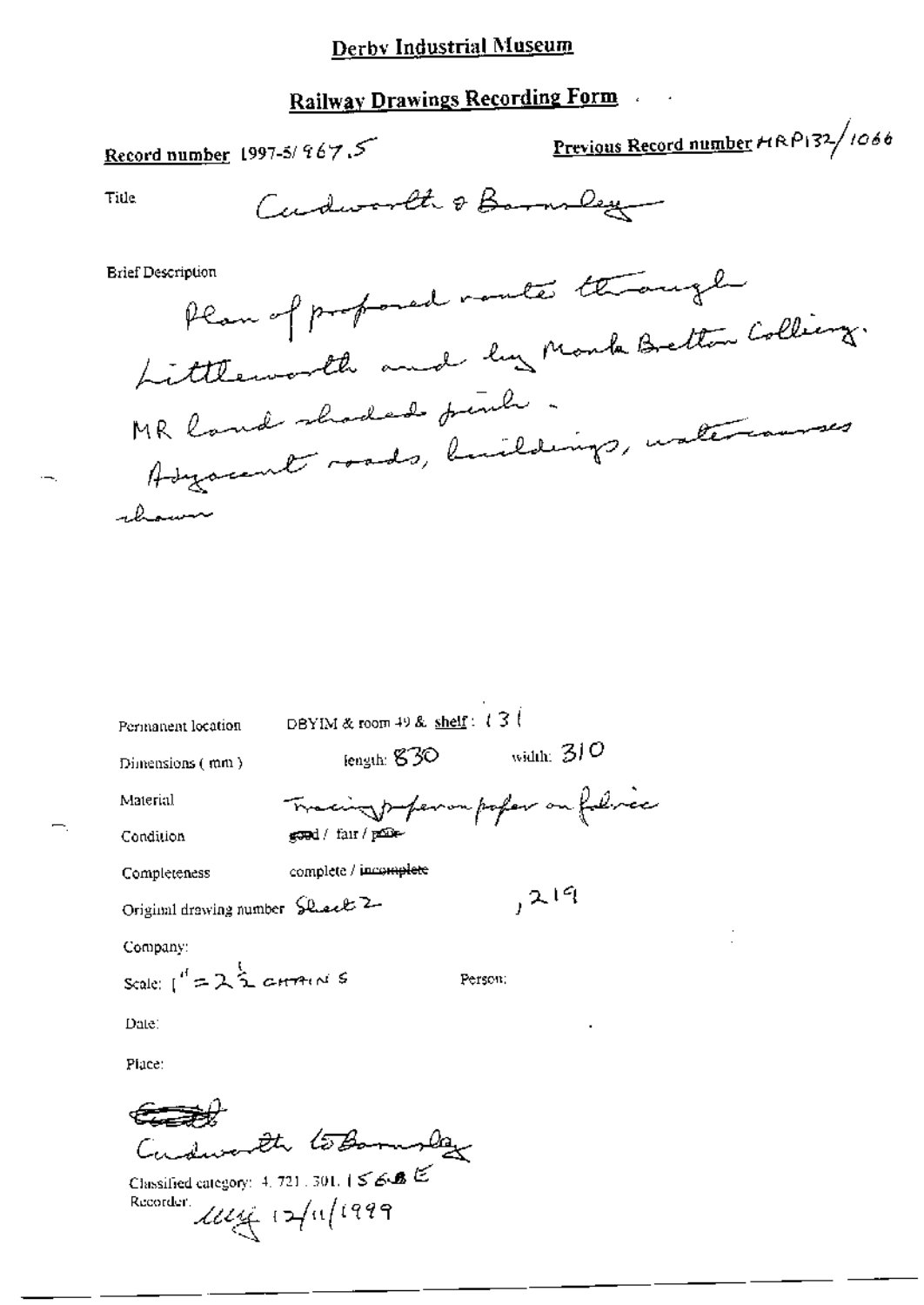# Railway Drawings Recording Form

Cudworth & Barnsley

Plan showing route centre lines of **Brief Description** LOY Rey with MSQL Rey sunstin from Remistance. MRRly zumsten off MSOLRly and worses over LEVREY by family has Bornally Roads, huildings, fields whome DBYIM & room 49 & shelf:  $13$ Permanent lecation length:  $760$  width:  $380$ Dimensions (mm) Tracing paper on poper on folice Material essed / fair / politic Condition complete / incomplete Completeness Original drawing number Level 5 Company: Scale:  $1^{n} = \lambda^{\frac{1}{2}}$  chrain 5 Person: Date: Place: Cudworth toBomslay

Classified category: 4, 721, 301,  $15666 \subseteq$ Recorder: 11/14 12/11/1999

Previous Record number MRP132/1066

Title

<u>Record number</u> 1997-5/ $967.6$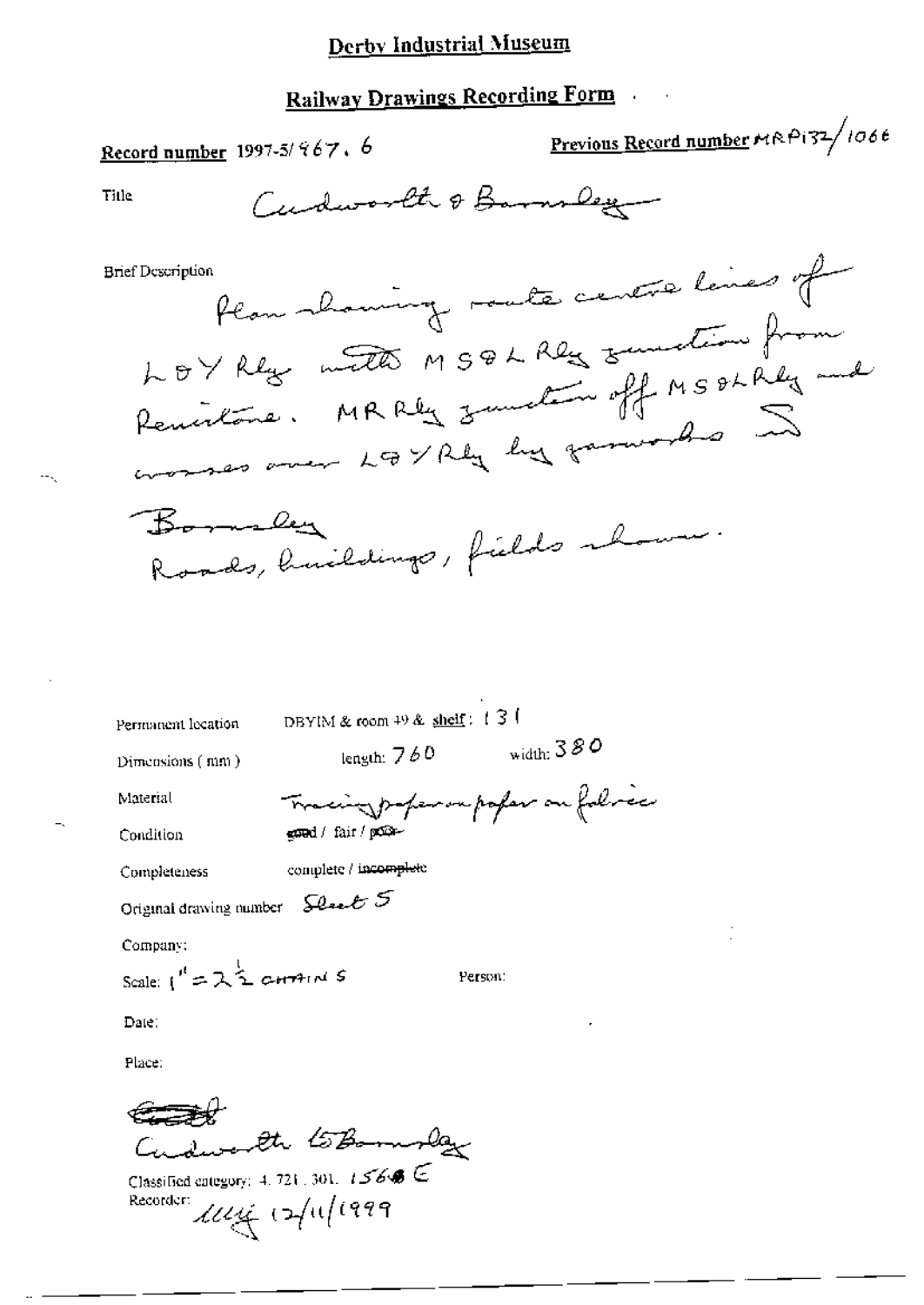# Railway Drawings Recording Form

Record number 1997-5/967, 7

Previous Record number MRP132/1066

Title

Cudworth & Barnsley

**Brief Description** 

Plan having professed mate from South terbelieve Railway across Dearne & Orno Camal, Bunsley Coal Railway, Location :- Hoycerill Village, Oaks Colliery Barnsley Canal

Permanent location

DBYIM & room 49 & shelf:  $t \in 3$  (

Dimensions (mm)

length:  $790$  width:  $345$ 

Material

Completeness

Tracing paper on folice eged / fair / pros-

Condition

complete / incumplete

Original drawing number

Company:

Scale:  $1^{\prime\prime} = 2\frac{1}{2}$  carried 5

Person:

Date:

Place:

Cudwarth to Bonnoles dellarge

Recorder: 2004 12/11/1999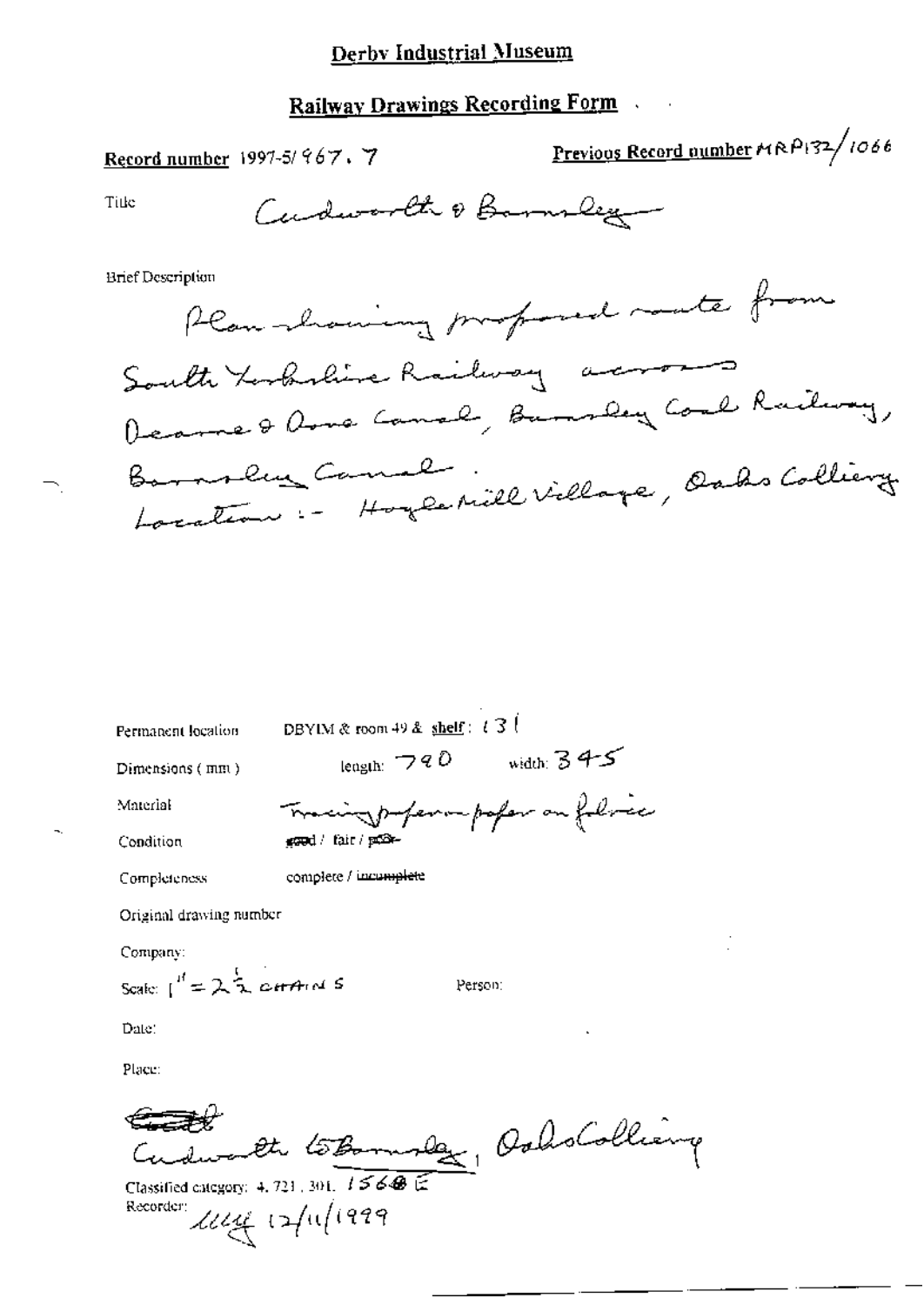#### **Railway Drawings Recording Form**

Previous Record number HRP132/1066 Record number 1997-5/ $967.$ Cudworth & Bannes Title Parish of Roystone **Brief Description** blan of profored route from trangle Passing aver Barnsley Canal, Various land plats coloured parts

DBYIM & room 49 & shelf:  $13$ Permanent location length:  $745$  width: 4-30 Dimensions (mm) Tracing proper on poper on follow Material ested / fair / polle-Condition complete / incomplete Completeness Original drawing number  $\sum Q_{\text{max}} U$ Company: Scale:  $1^{16} = 2\frac{1}{2}$  changes Person: Date: Place:

Cudworth toBomby

Classified category: 4, 721, 301,  $156666$ Recorder: 2004 12/11/1999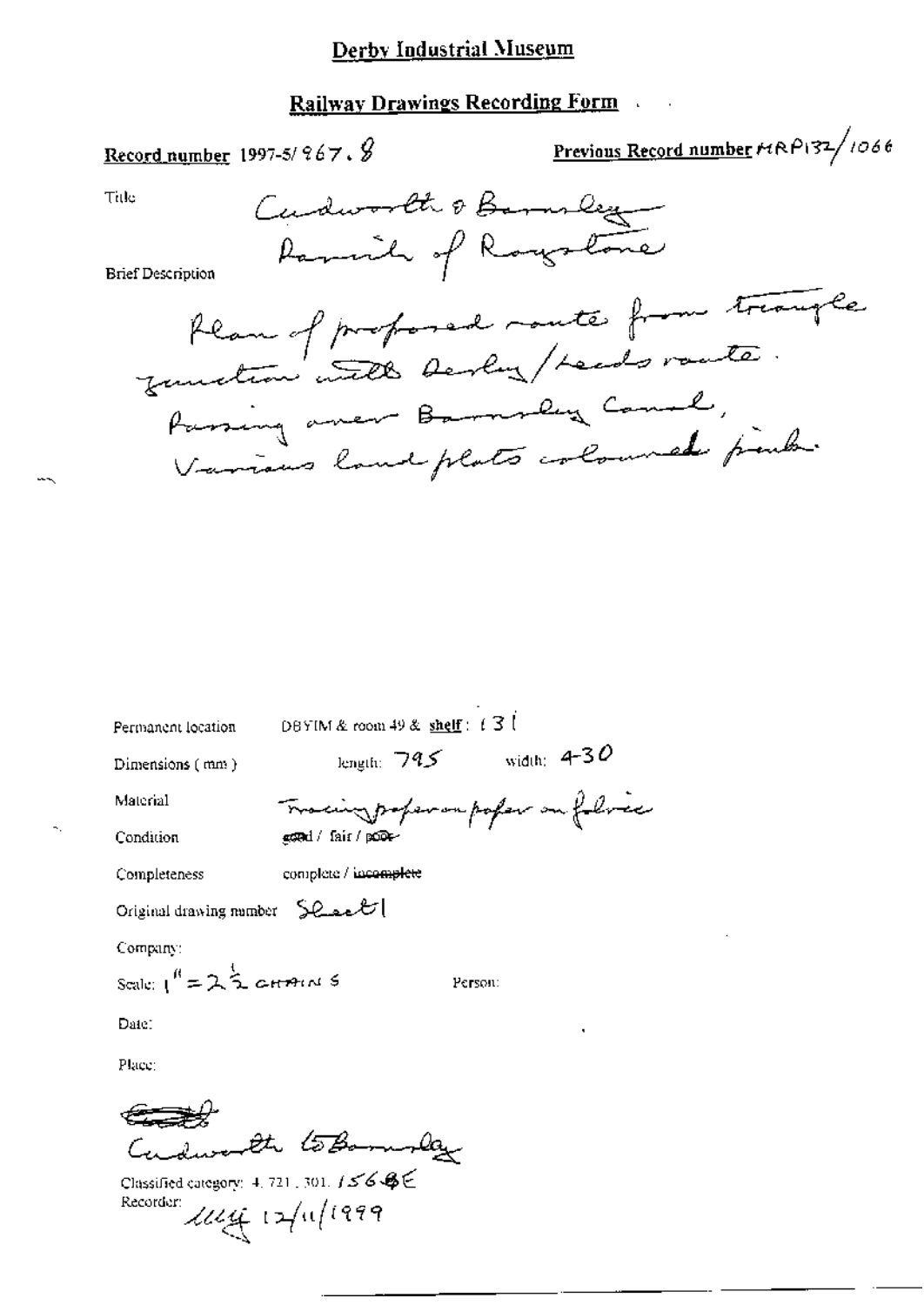#### **Railway Drawings Recording Form**

### Record number 1997-5/ $967.9$

Previous Record number MRP132/1066

Title

Cudworth & Barnsley

**Brief Description** 

Plan of rection of route channing centre buildings, road-deviation, withrowsers I areas rhaded puch

Permanent location

DBYIM & room  $49$  & shelf:  $1\overline{3}$  (

Dimensions  $($  mm $)$ 

Tracing proper on poper on followed

length;  $Q(0)$  width:  $500$ 

Condition

Completeness

Material

complete / incomplete

epod / fair / post-

Original drawing number

Company:

Scale  $\frac{1}{1}$  =  $\frac{1}{\sqrt{2}}$ 

Person:

Date:

Place:

Cudworth toBornslag

Classified category: 4, 721, 301,  $156$ Recorder:  $\mathcal{U}\mathcal{U}$   $\mathcal{U}$   $\rightarrow$   $(1)$   $(222)$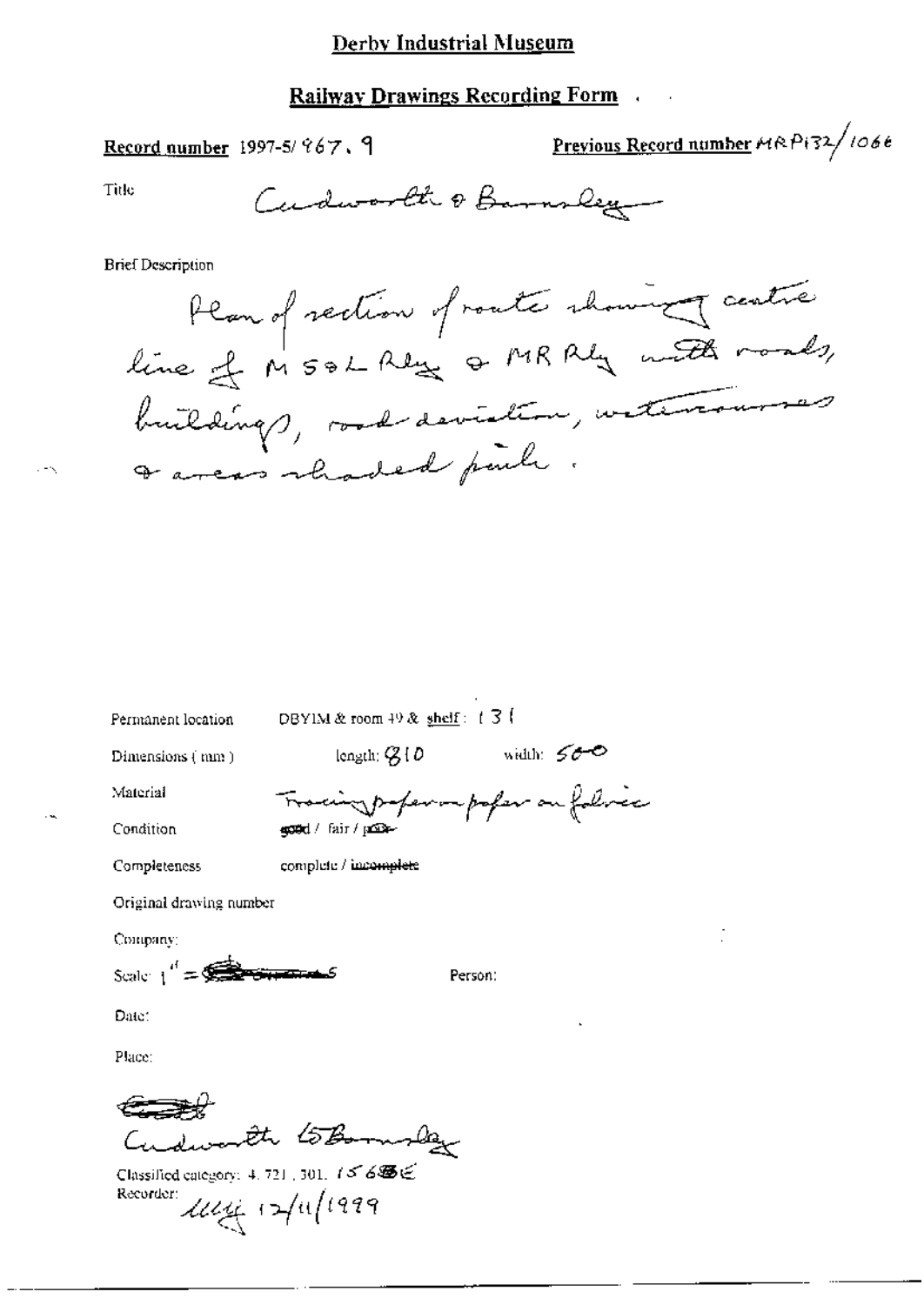## Railway Drawings Recording Form

Record number 1997-5/ $967.10$ 

Previous Record number HRP132/1066

Title

Cudworth & Bannoley

**Brief Description** 

Ran showing proposed culte line of MR route passing over Book Road and South Torkeline Railway, adjacent to gas Warks.

Permanent location

DBYIM & room 49 & shelf. t 3

Dimensions (mm)

 $i$ ength:  $840$  width:  $525$ 

Material

Condition

Completeness

Tracing paper on poper on followed gread / fair / police

complete / incomplete

Original drawing number

Company:

Scale:  $1^{\prime\prime} = 2\frac{1}{2}$  cHAINS

Person:

Date:

Place:

Cudwerth toBornslay

Classified category 4, 721, 301,  $1 \leq 6$  & Recorder  $\mathcal{U}\mathcal{U} \in \mathcal{U}$  (2/11/1999)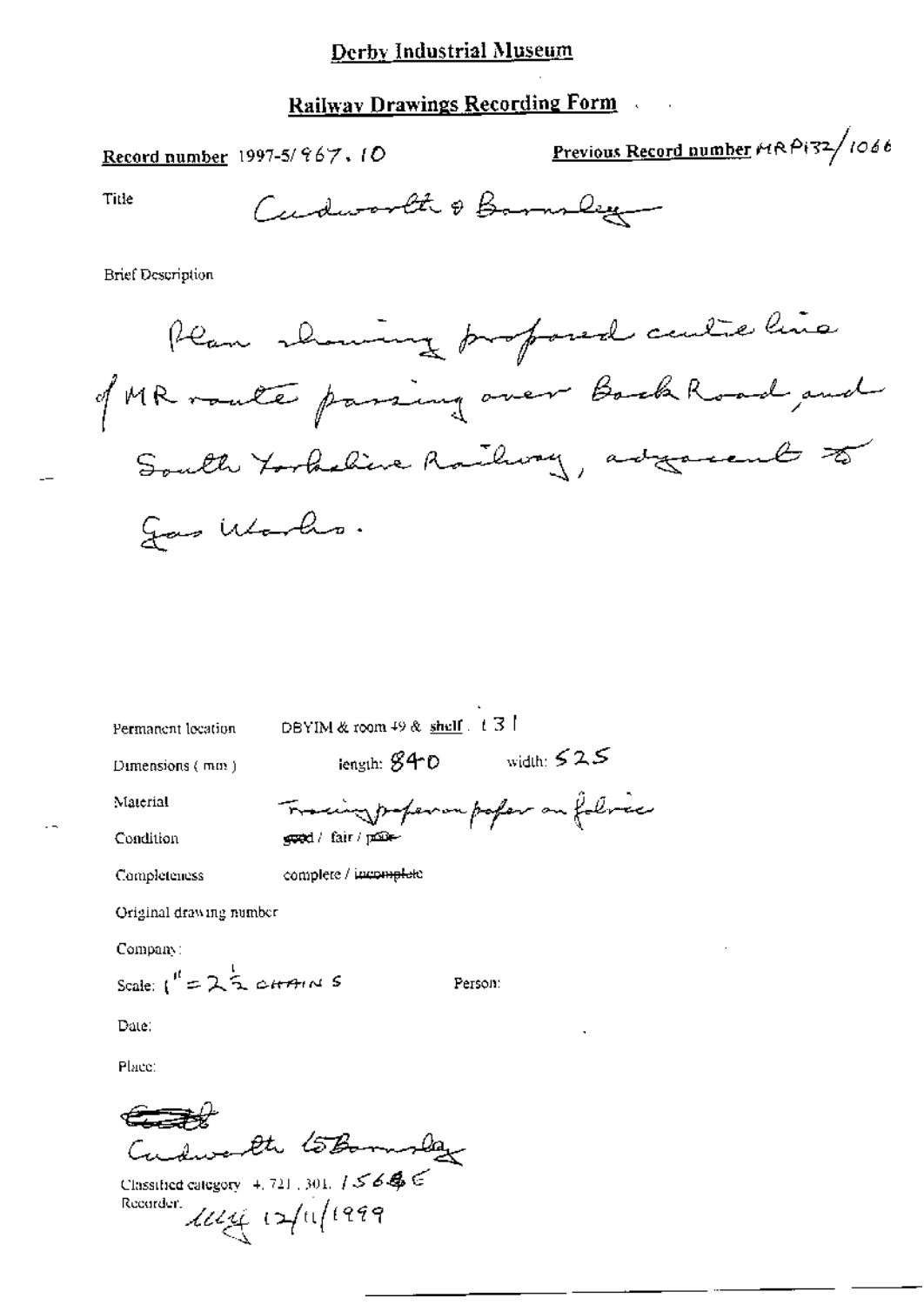### Railway Drawings Recording Form

Record number 1997-5/867.1

Previous Record number HRP132/1066

Title

Cudworth & Barnsley

**Brief Description** 

Plan of part of route parrolled to & County Count

Permanent location

DBYIM & room 49 & shelf:  $\ell$  3  $\ell$ 

Dimensions (mm)

length:  $840$  width:  $555$ 

Material

Completeness

cing paper on poper on folice good / fair / police-

Condition

complete / imcomplete

Original drawing number

Company:

Scale:  $1^{n} = 2\frac{1}{2}$  catains 5

Person:

Date:

Place:

Cudwesth tobornslag

Classified category,  $4, 721, 301, 1558$ Recorder:  $2u + 12u(1999)$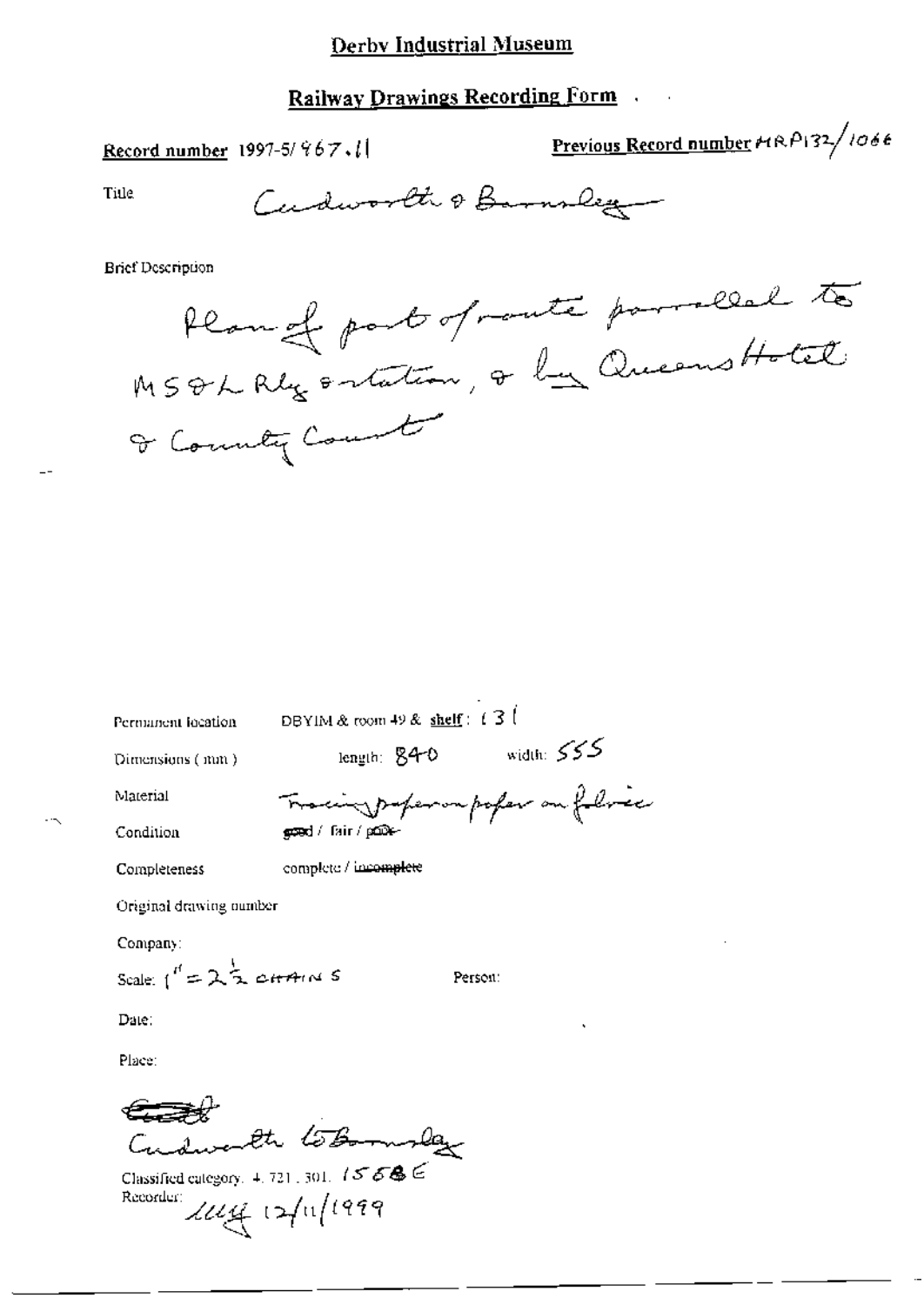#### Railway Drawings Recording Form

Record number 1971-384/スイエ

 $1065$ Previous Record number

CATTELL

Tiue

 $MAP$ OF PART OF THE TOWNSHIP OF BARNSLEY IN THE YORK

**Brief Description** 

Map of Bamsley runneyed for the touch Board of Health. I returnative rail routes aboun in red and inghase for the MS&L Barnley Branch. also in blue in alternative route bypassing Ha rention. Third option of a termines with counseleon to the South to behind line.

width: 995

DBYIM & room 49 & shelf.  $\mathcal{U}$   $\mathcal{Z}$   $\mathcal{Z}$ Permanent location

Person:

 $length: 132.0$ 

Dimensions (mm)

Material

Condition

Paper on folocie eood / fait / poor

Completeness

complete / incomplete...

Original drawing number  $103/233$ 

Company:

Scale: 
$$
1'' = 220 \text{ F} \text{C} \text{C} \text{T}
$$

Date:  $1856$ 

Place:

 $\frac{MR}{SSR}$ 

Classified category: 4, 721, 301,  $\sigma \infty$ ,  $\sigma \infty$ ,  $\sigma \infty$ ,  $\sigma \in \mathcal{S}$ Recorder: 11112 19/10/2001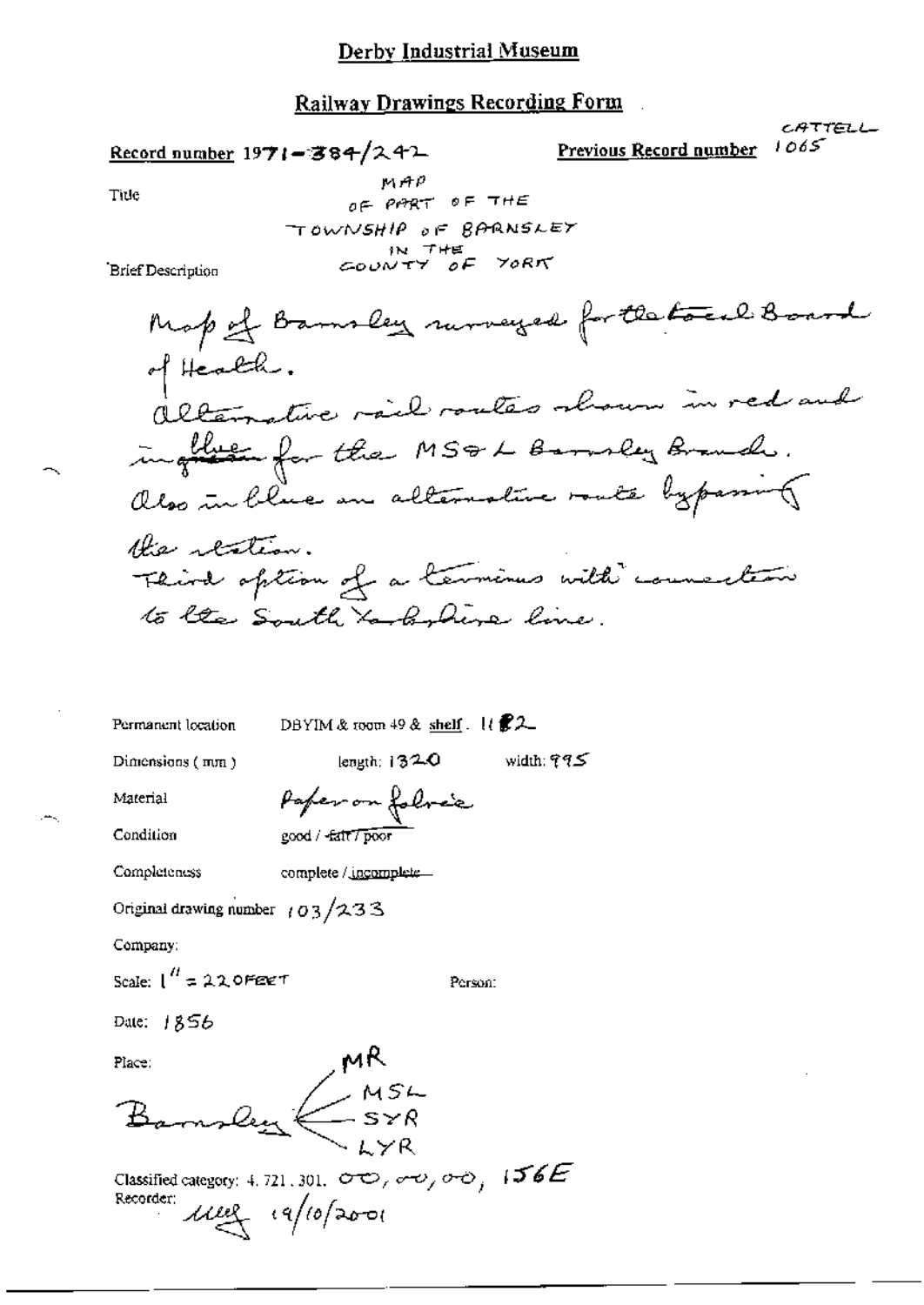## **Railway Drawings Recording Form**

Record number 1997-5/16

Previous Record number  $MRPI32/10$ 

Title

Chapeltown Extension

 $MR$ 

**Brief Description** 

Proposed Tunction plan to go in Cudworth & Barnsley Rachway at Barry When I Indian. New tracks - red Cudworth & Barnsley - blue MSQL Grachs - as drawn

Permanent location

DBYIM & room 49 & shelf: 54

Dimensions (mm)

length:  $(330 \text{ width: } 585)$ 

Material

Raber good / fair poor

Condition

Completeness

complete / incomplete  $,662$ 

Original drawing number

Company: M Scale:  $\int_{0}^{1}$  =  $\int_{0}^{1}$  =  $\int_{0}^{1}$ 

Person:

Date:

Place:

Classified category 4.721.301.155E, 156E Recorder:

 $1142$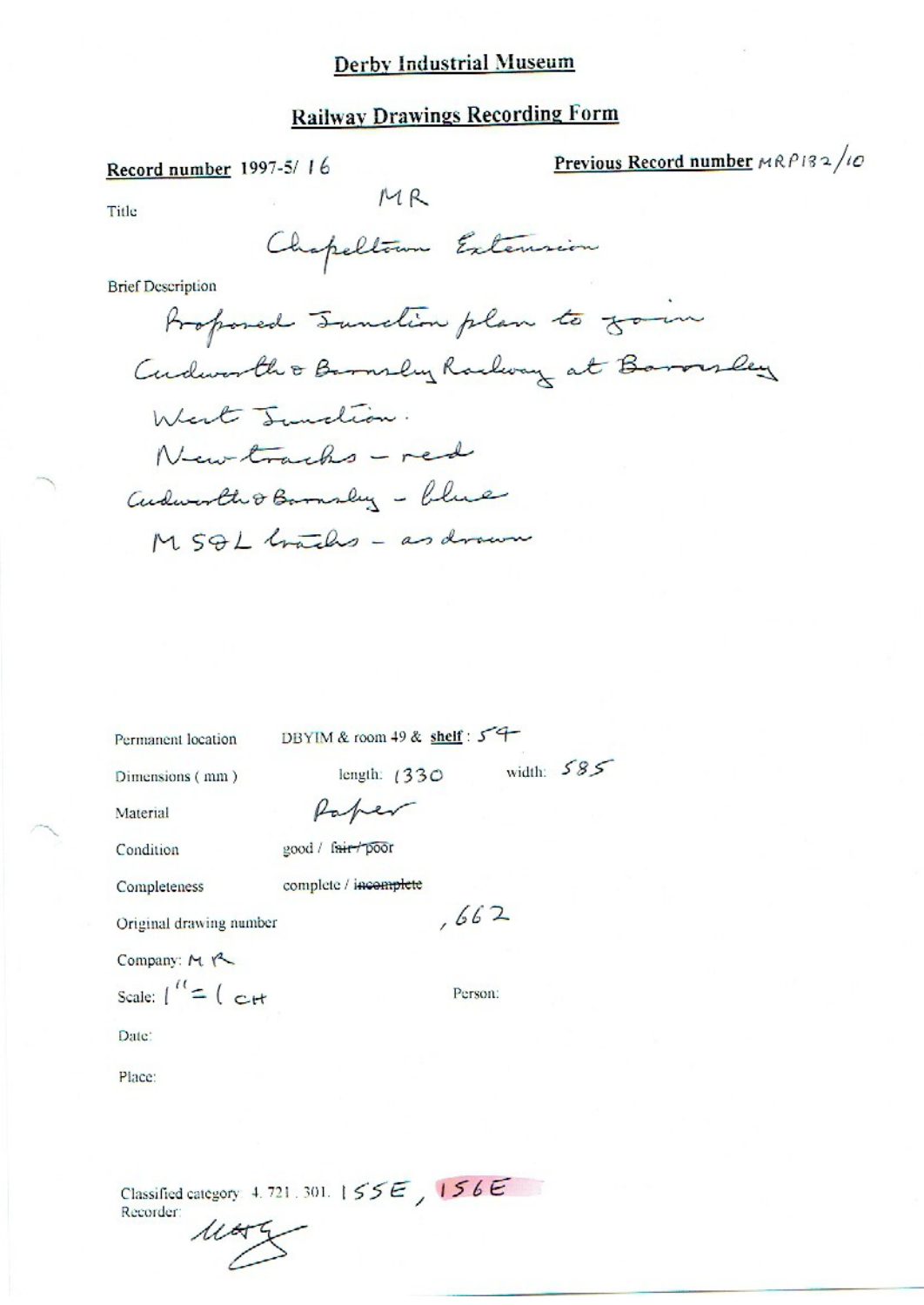### **Railway Drawings Recording Form**

**Previous Record number MR P13 2/6 4-**Record number 1997-5/68,1 - 68. WEST RIDING OF THE COUNTY OF YORK Title

**Brief Description** 

8 Avintal plans of tracks, structures or roads into Court House Station.

PARISH OF SILKSTONE TOWNSHIP OF BARNSLEY

$$
1997 - 5/68.9 - L_{\text{2}}
$$

DBYIM & room 49 & shelf: 57<br>  $(i-\overline{7})$  990<br>
length:  $(8)$  885<br>
width:  $(8)$  525 Permanent location Dimensions (mm) Pefer Material sond lair poor frought Condition complete / incomplete Completeness  $750$ Original drawing number Company, M R Person: Prince By Bennove & Sons. Scale:  $\int_0^R \equiv \int_C d\mathbf{r} d\mathbf{r}$ 

Place.

Barnsley

Date:  $T_{tunc}$  888

Classified category:  $4, 721, 301, 156$ Recorder: *LLW*4 8/9/1997

 $-$ ...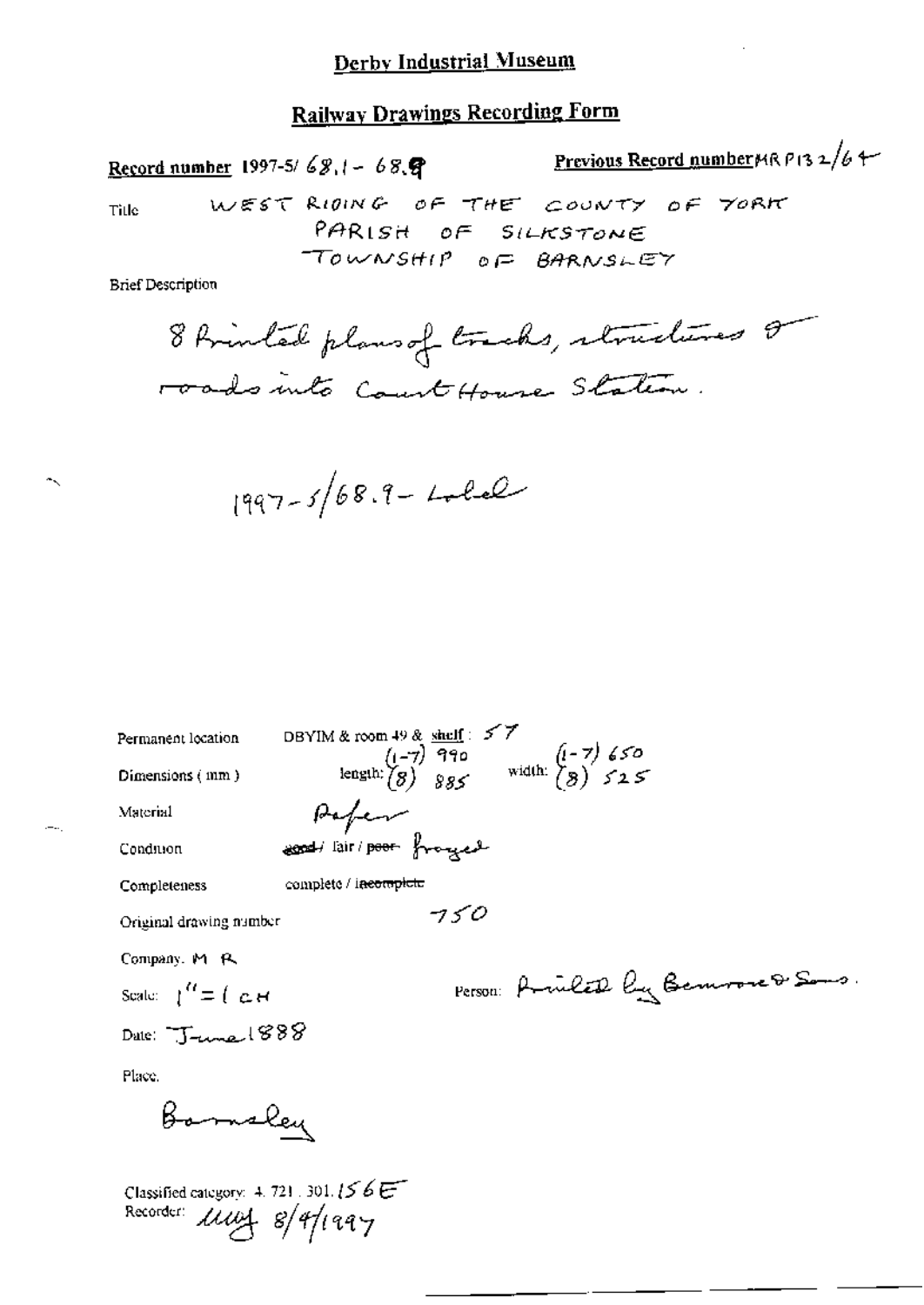### **Railway Drawings Recording Form**

Previous Record number 1989132/791 Record number 1997-5/706./ CUDWORTH REARNSLEY LINE Title ENLARGED PLAN THRO BARNSLEY

**Brief Description** 

Plan el MR route through Barnett and crossing over South torbelie Railway. Bridge across Fundle lane and offerting

| Permanent location       | DBYIM & room 49 & $\frac{\text{shell}}{2}$ : 7 3 |     |                  |
|--------------------------|--------------------------------------------------|-----|------------------|
| Dimensions (mm)          | length:                                          | 770 | width: $560$     |
| Material                 | Hoper                                            |     |                  |
| Condition                | good/fair/poor Commun                            |     |                  |
| Completeness             | complete / incomplete                            |     |                  |
| Original drawing number  |                                                  |     | sent $2$ , $649$ |
| Company: $M \rightarrow$ |                                                  |     |                  |
| Scale:                   |                                                  |     | Person:          |
| Date:                    |                                                  |     |                  |
| Place:                   |                                                  |     |                  |

Barnsley

Classified category: 4, 721, 301,  $156E$  $10049$   $18/2/1999$ Recorder: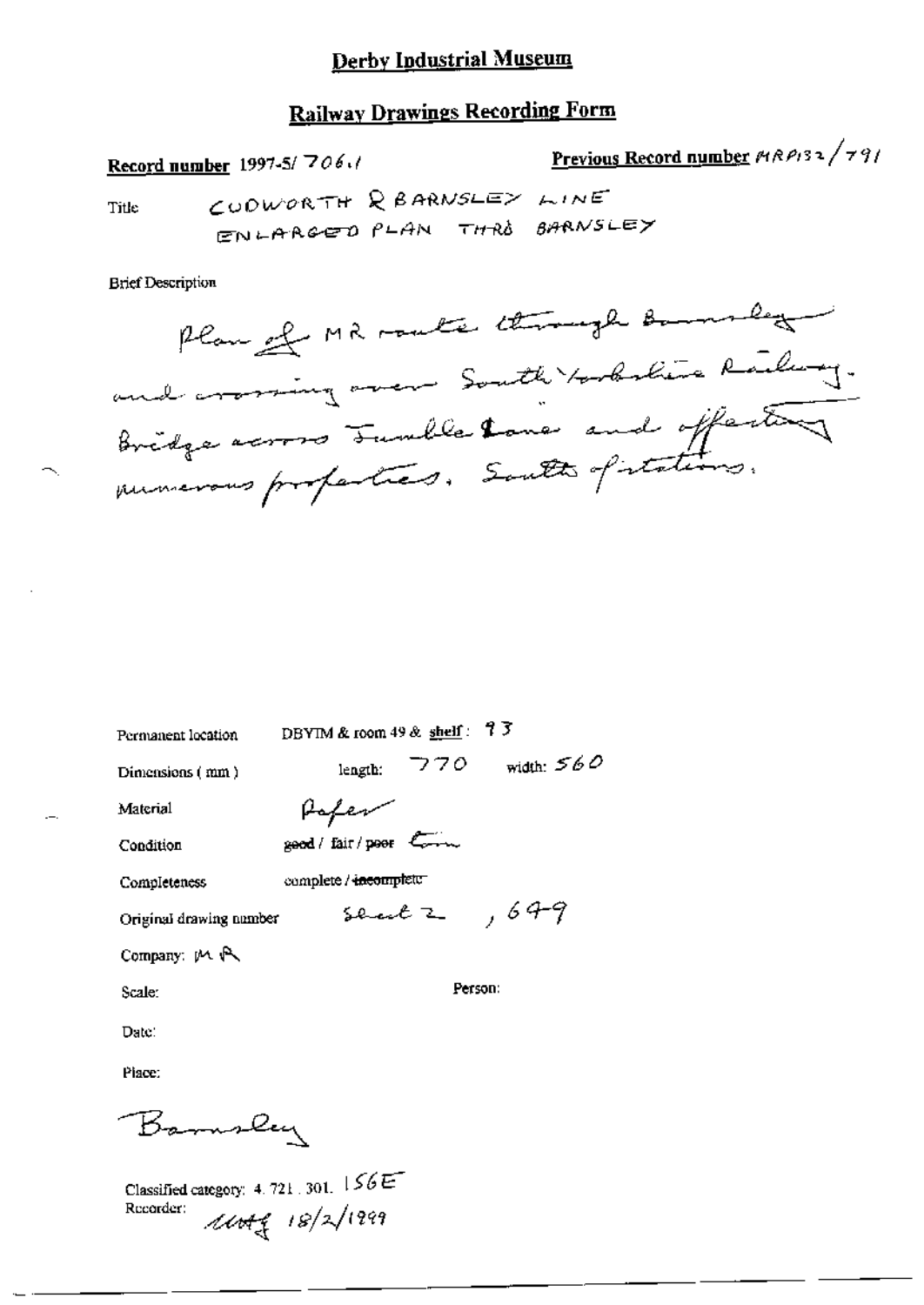### **Railway Drawings Recording Form**

Record number 1997-5/ 706.2-

Previous Record number  $M \wedge \beta$ 132/791

Title

**Brief Description** 

Plan of post of MR route through Barnsley shown hand area (green) required and deviation of Funfiles Road (red)<br>from level aroming over SYRly to new underbridges.<br>Land / Arferty Owners: Joseph Howeroft SGeorge Hoyes. Many Ann Payne Joseph Clarke. SYRly & Rever Dun Co<br>Thomas Edward Faylor Joseph Clarke.

Permanent location

DBYIM & room 49 & shelf: 93

Dimensions  $(mm)$ 

width:  $560$ length:  $2.7.0$ 

Material

Condition

geed / Tair / peer

Completeness

complete / incomplete tors, missing

Poper

Original drawing number

Company: LA 民

Scale:

Person:

Date: Place:

Barnsley

Classified category: 4, 721, 301,  $156E$ Recorder:  $\mathcal{M}_{\mathscr{C}}$  18/2/1999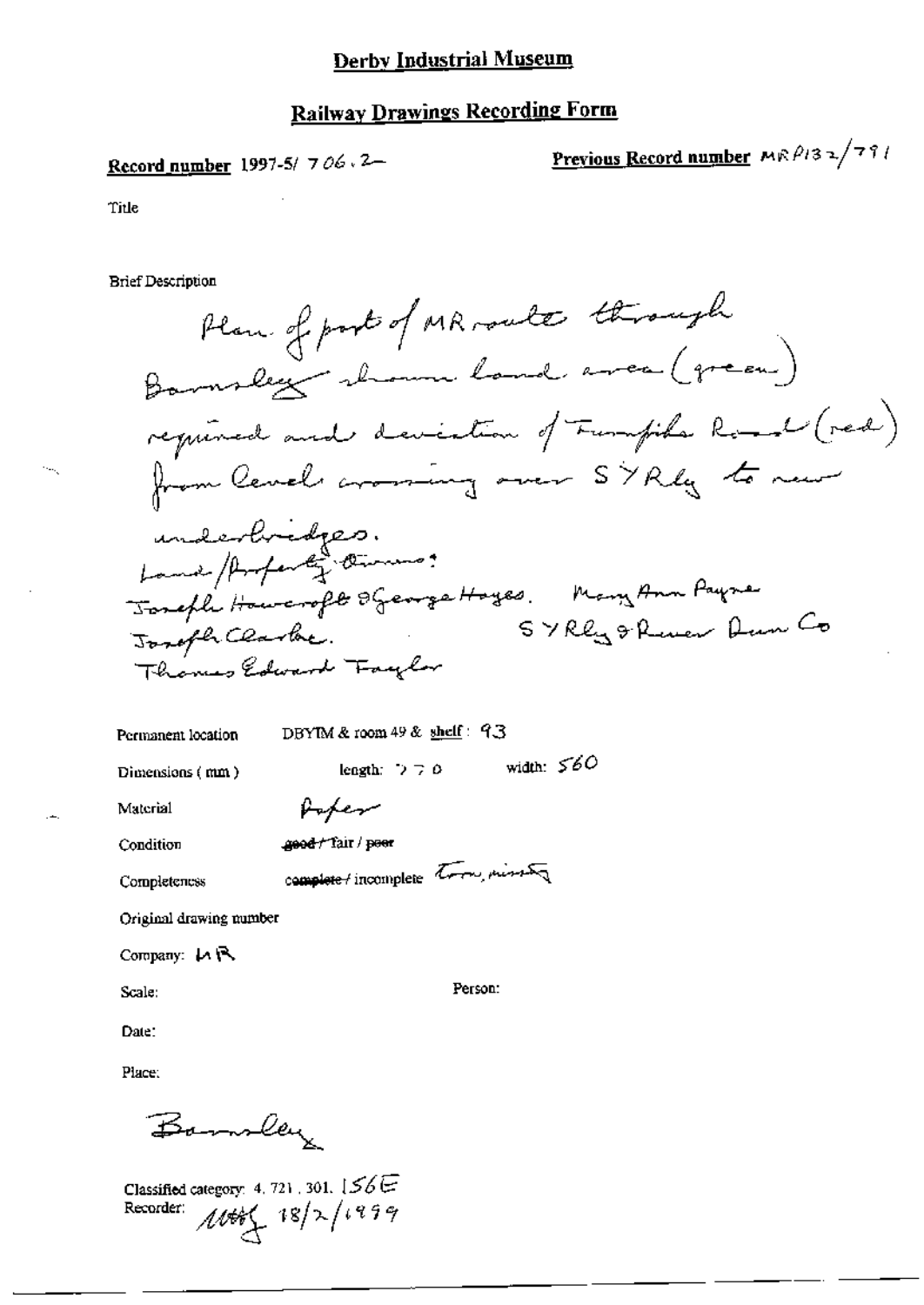# **Railway Drawings Recording Form**

Record number 1997-5/788.1 - . 71 Previous Record number  $\mu$ RP (32/876) WEST RIDING OF THE COUNTY OF YORK Title PARISH OF SILKSTONE TOWNSHIP OF BARNISLEY **Brief Description** 52 Copies et map corenad avec of MR viaduat crossing over

LOYA between Eldon Street and fourtified Road, Roads, building

shown. 19 Copies of Note to be official todraining detailet "houndary colours.  $185\times70$  rm

DBYIM & room 49 & shelf:  $98$ Permanent location length:  $10000$  width:  $655$ Dimensions (mm) Paper Material

Condition

good / fair / power

Completeness

complete / investigatese

Original drawing number

Company:  $M R$ 

Person:

Date:  $\overline{3}$ une 1888

Scale:  $\int_1^{H}$  = 1  $CHAIN$ 

Place:

Bamber

Classified category: 4, 721, 301,  $156E$ Recorder:  $ULL 11-6-1999$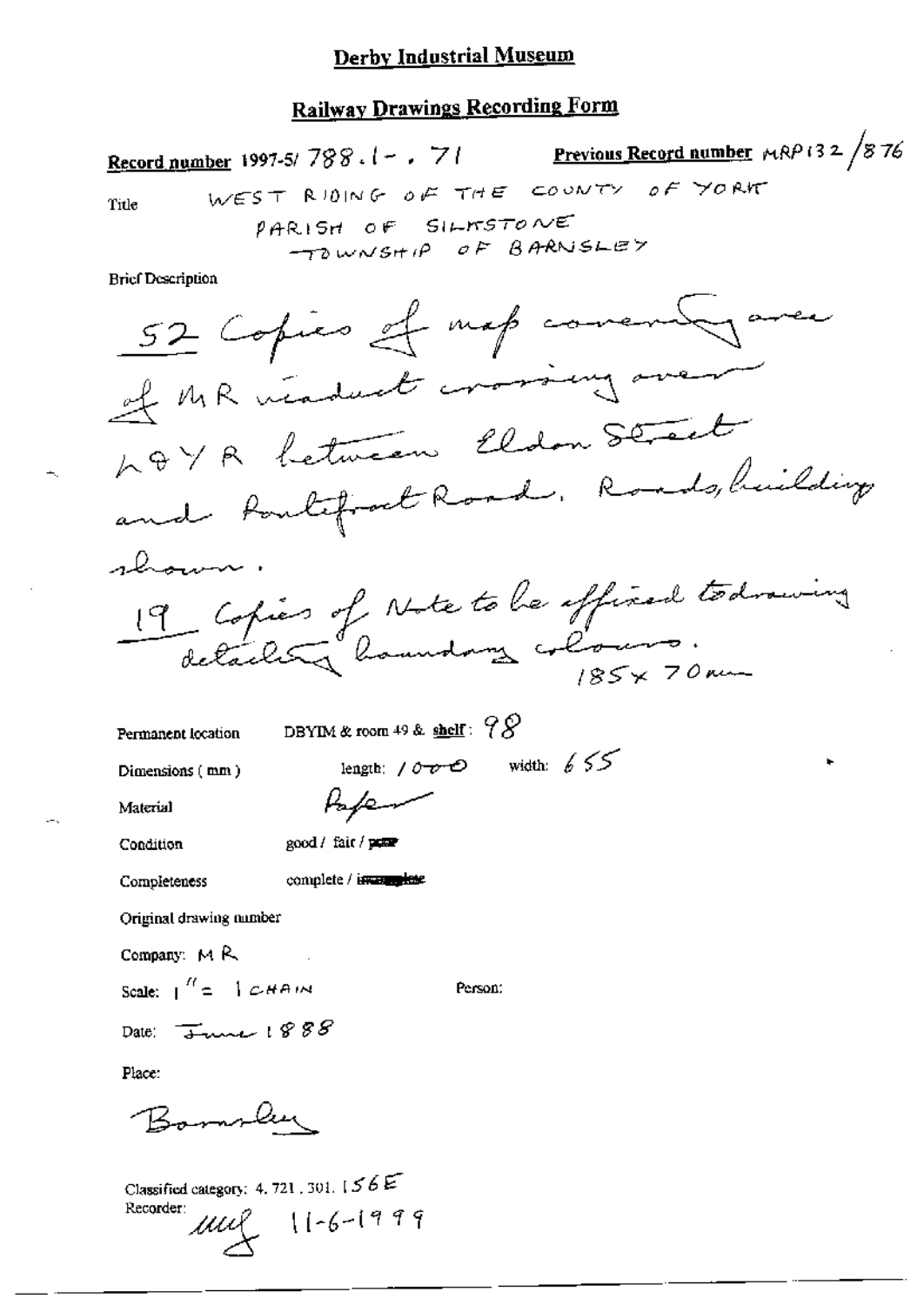## **Railway Drawings Recording Form**

Record number 1997-5/7 $57$  $M.R.$ 

Previous Record number MRP132/843

Title

CHAPENTOWN BRANCH EXTENSIONS

**Brief Description** 

Plan showing diversion of tracks for Cudeworth to be madage route at barnslag West Tunction to allow handle to Chapeltown to cross over M.S.L.

| Permanent location                            | DBYIM & room 49 & shelf: 96      |              |
|-----------------------------------------------|----------------------------------|--------------|
| Dimensions $(mn)$                             | length: $1350$                   | width: $600$ |
| Material                                      | Rofer                            |              |
| Condition                                     | good / fair / poor Com           |              |
| Completeness                                  | complete / incomplete derivation |              |
| Original drawing number                       |                                  |              |
| Company: ロス                                   |                                  |              |
| Scale: $\int^{\prime\prime} = \int c \pi A/N$ | Person:                          |              |

Date:

Place:

Chapeltons

Classified category: 4, 721, 301,  $155E$ ,  $156E$ Recorder *W*HY 21/5/1999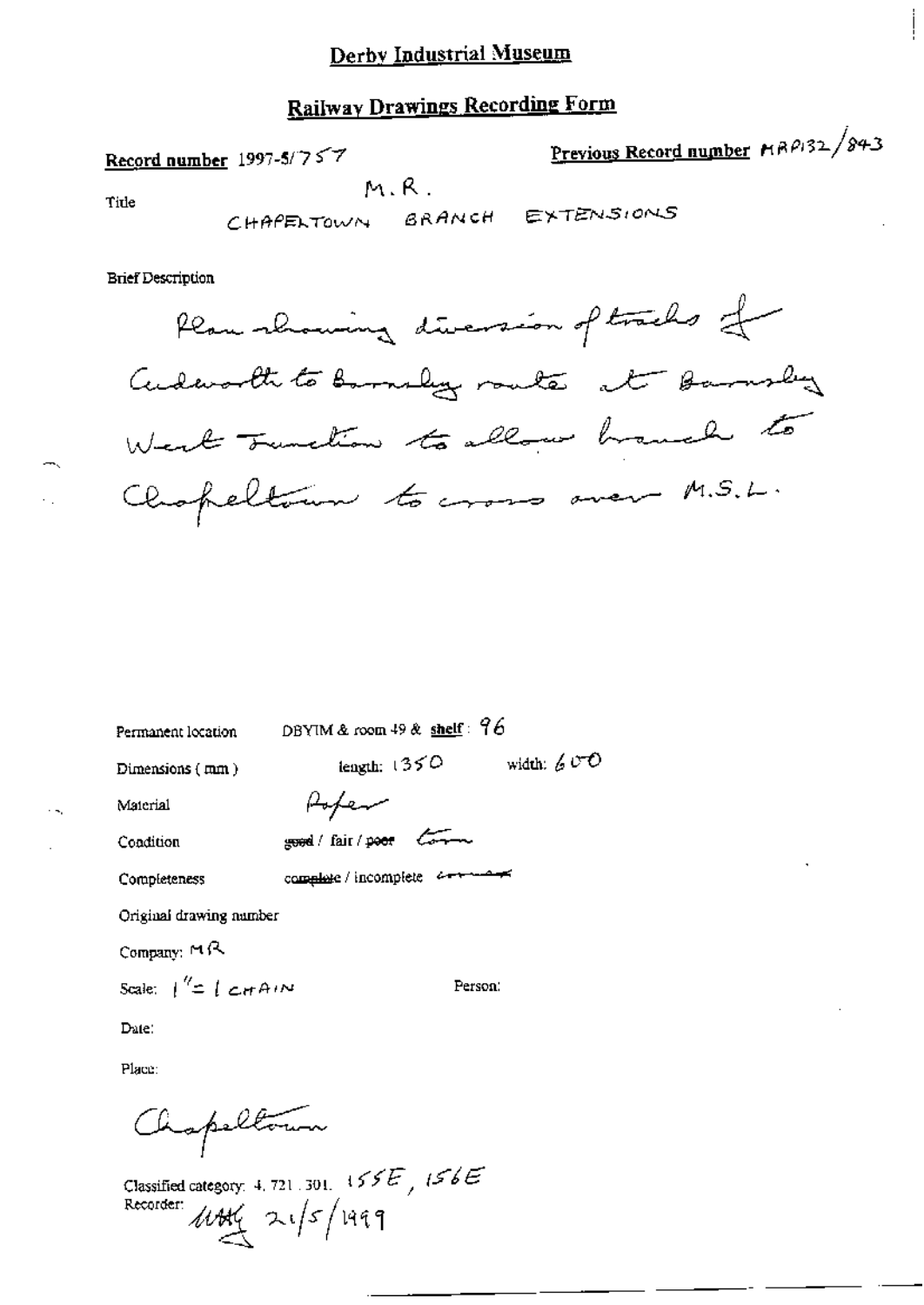## **Railway Drawings Recording Form**

Previous Record number  $MRP(32/837)$ Record number 1997-5/ $75$ BARNSLEY Title **Brief Description** Plan of land to carts of Barneling/Cudworth roate & hounded by Oaks Lane and Reamed Rove Caral. Sidings into Quarry wer Space. DBYIM & room 49 & shelf:  $96$ Permanent location length:  $840$ width:  $620$ 

Dimensions (mm)

Material

Paper on folice good / fair / poor

Condition

Completeness

complete / incomplete

Original drawing number

Company: MR

Scale:  $\frac{h}{c}$  + OFEET

Person:

 $.291$ 

Place:

Barnsley

Date: 20 May 1892

Classified category: 4, 721, 301,  $\frac{1}{5}$  6  $\epsilon$ Recorder:  $\mu$ tt  $\frac{1}{2}$  21/5/1999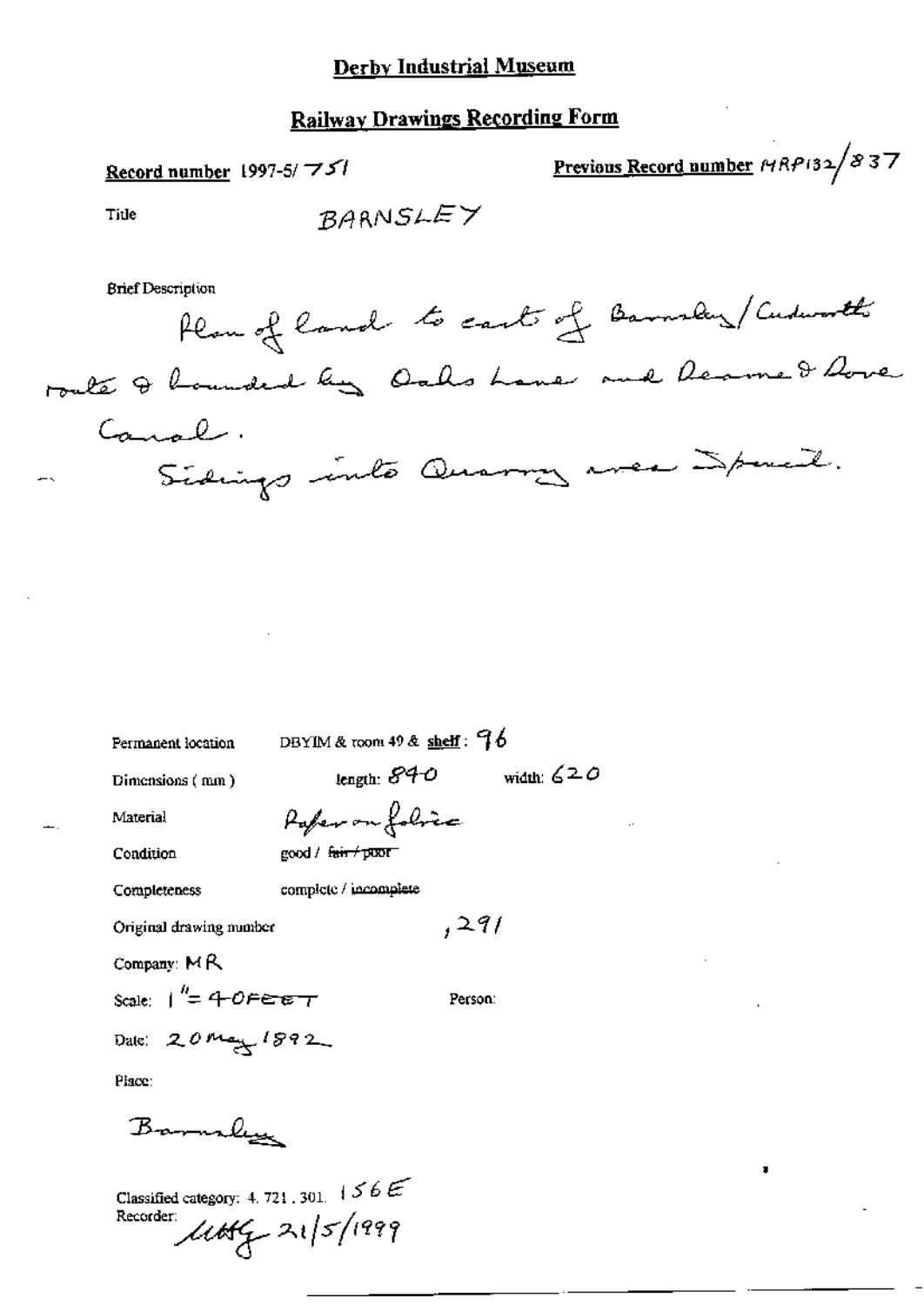### **Railway Drawings Recording Form**

Previous Record number  $MAP$  (32/1180 Record number 1997-5/1105.34-Midland Railwan Title Proposeds strengthening of Canal Spans Bridge Nº10/ **Brief Description** Barnsley Oakes Viadwat Plan & rection of bridge deck showing details of steelward.

Permanent location

DBYIM & room  $+9$  & shelf:  $14-$ 

Person:

Dimensions (mm)

length:  $1360$  width:  $780$ 

Material

Paper

Condition

Completeness

good / fair / poor complete / meomplete

Original drawing number

Company: M.A.

Scale:  $1'' = 2.7527$ 

Date:

Place:

Barrylen.

Classified entegory: 4.721.301. 156E<br>Recorder:  $MN_1^2$  2.8/9/2000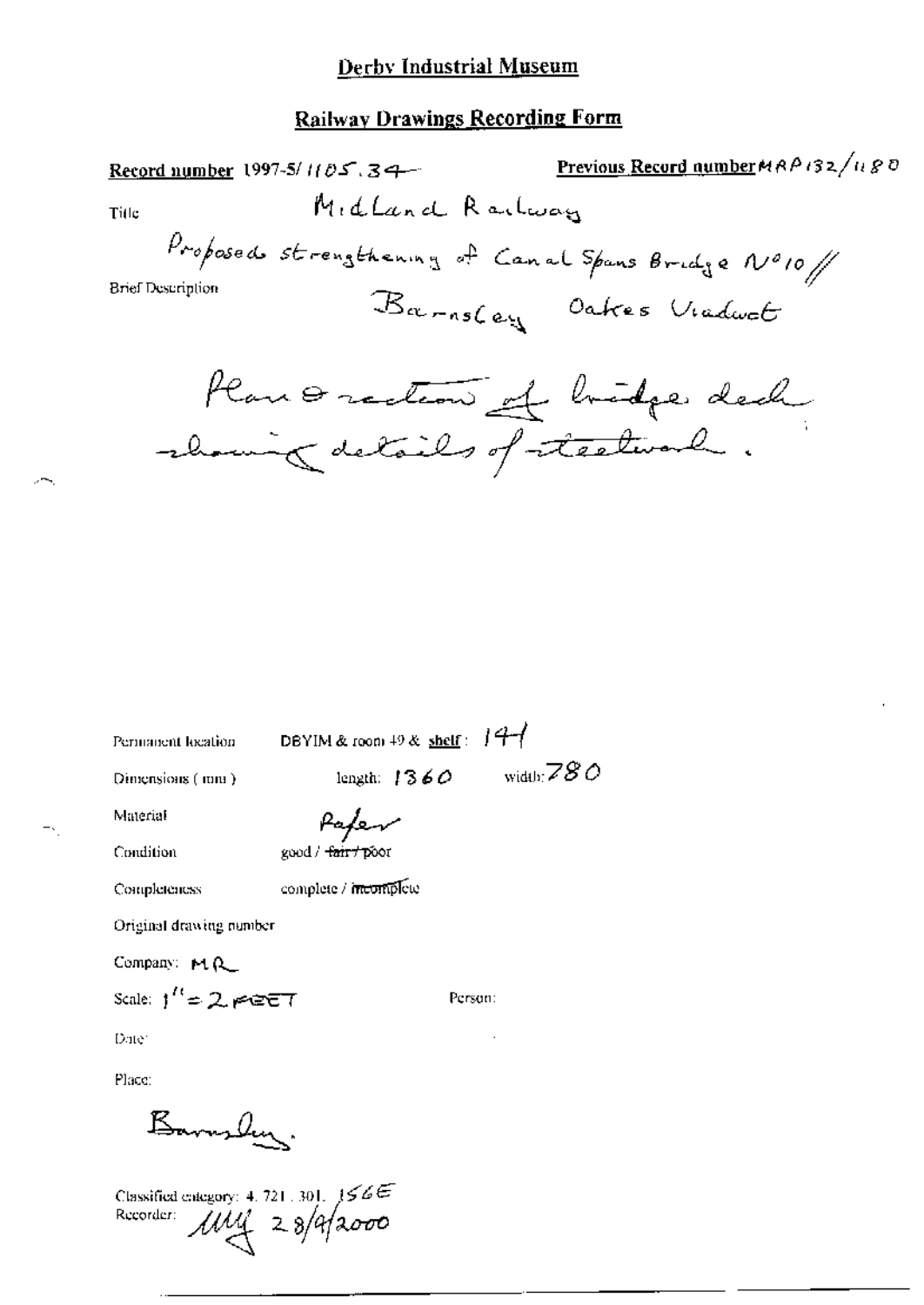### **Railway Drawings Recording Form**

Previous Record number  $\mu \beta \rho$ /32/720 **Record number** 1997-5/  $829$ ,  $1 - 2$ Midland Railway Title BarnsLey Main Colliery Copposed Repending over / Midland Railway **Brief Description** Plan or profile of ropeway crossing over MR Cudworth to Banner mate of Colling relate and home. Two Cohies Ŷ. Permanent location DBYIM & room 49 & shelf:  $\ell$   $\sigma$   $\mathcal{O}$ length:  $1815$  width:  $515$ Dimensions (mm) Material Poter Condition good / fair / poor Completeness complete / incomplete" Original drawing number Company: MR Scale:  $\begin{array}{ccc} \n\cdot & \cdot & \cdot \\
\hline\n\end{array}$ <br>Scale:  $\begin{array}{ccc}\n\cdot & \cdot & \cdot \\
\vdots & \vdots & \vdots \\
\uparrow & \cdot & \cdot \\
\uparrow & \cdot & \cdot\n\end{array}$  we what Person: Date: 25 April 1907 Place: Banner Classified category: 4.721.301.  $156E$ Recorder  $1442 \times 17/1999$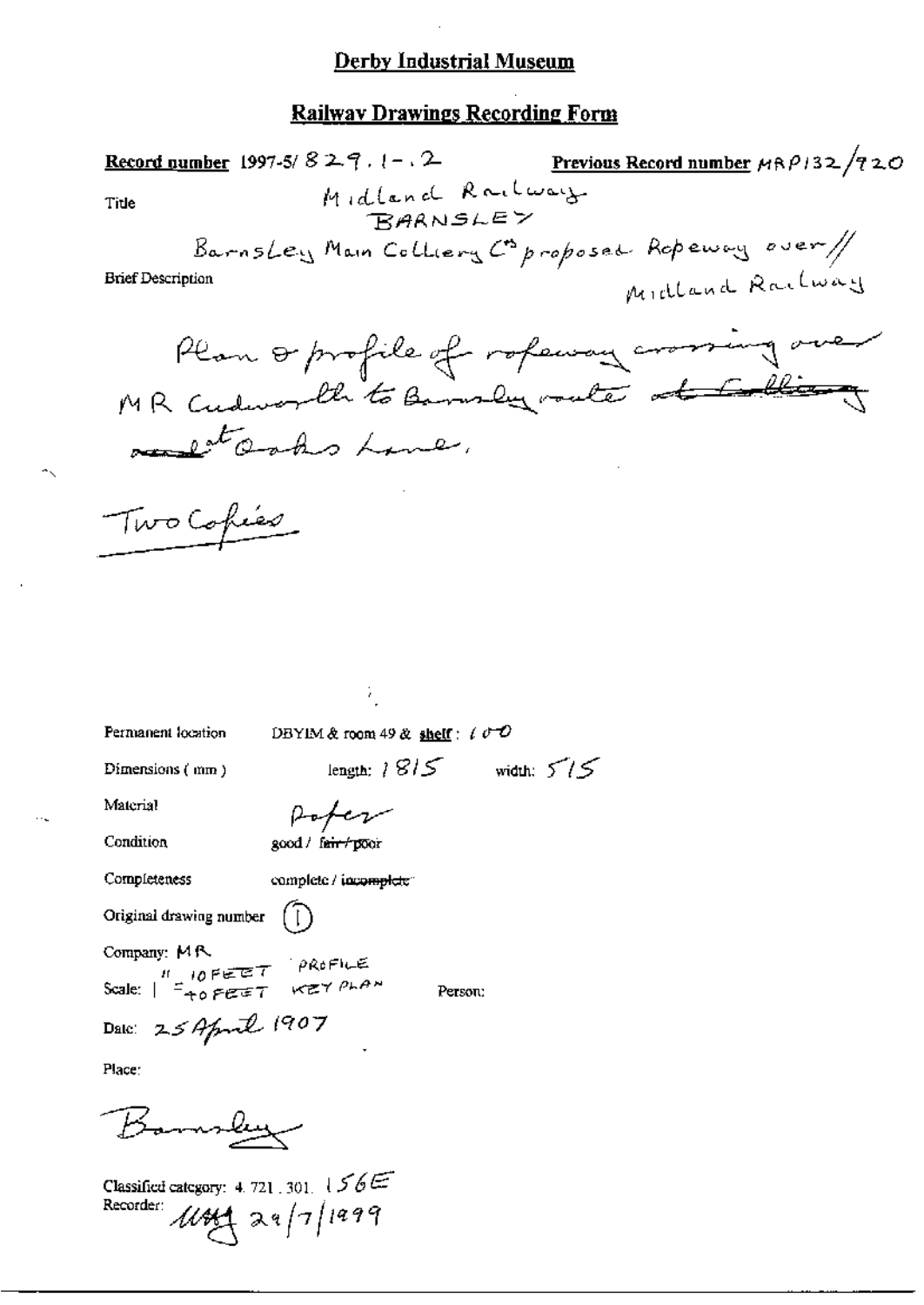### **Railway Drawings Recording Form**

Previous Record number MRP132/920 Record number 1997-5/  $829$ ,  $3 - 4$ Midlend Railway Title **RARNSLEY** BarnsLey Main Colliers Coproposed Repensy over // Midland Railway Brief Description Cross section of ropeway, parapets, decking of hidge across MR & Oakstone.

Five Copies

Permanent location

DBYIM & room 49 & shelf:  $i \in \mathcal{O}$ 

Dimensions (mm)

length:  $660$  width:  $885$ Rober

Material

Condition

good / fair / poor

Completeness

complete / incomplete

Company: MR

Scale:  $i' = 1$  Foot

Person:

Date: 25 April 1907

Original drawing number  $(\hat{\mathcal{L}})$ 

Place:

Barnsley

Classified category: 4, 721, 301,  $1.56$ Recorder:  $1184$  29/7/1999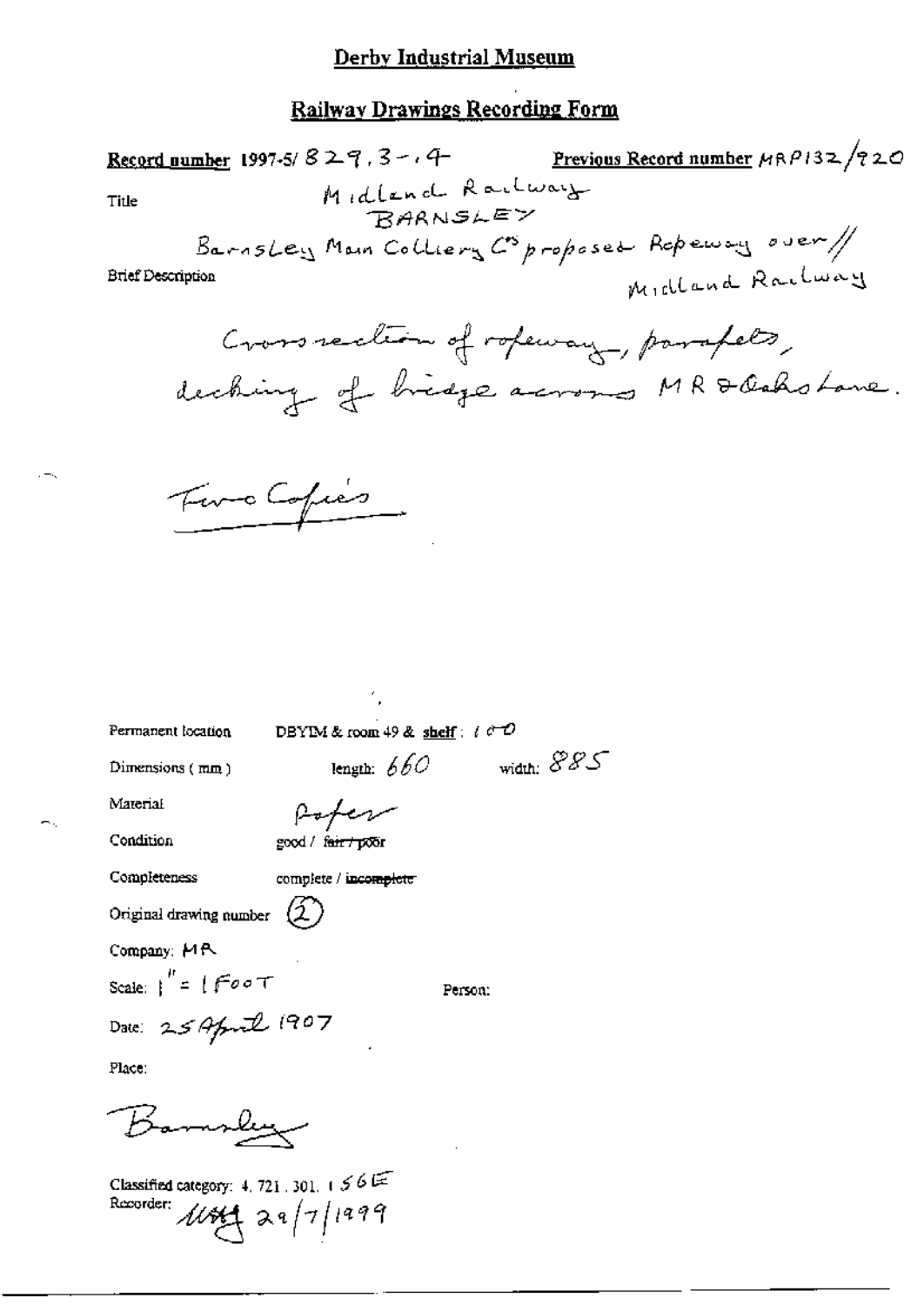# **Railway Drawings Recording Form**

Record number 1997-5/829, 5-16 Previous Record number  $HRP132/720$ Midland Railway Title BarnsLey Main Colliery Coproposed Repensy over / Midland Railway **Brief Description** 

Permanent location

DBYIM & room 49 & shelf :  $\ell$   $\sigma$  -O

length:  $999$ 

Dimensions (mm)

width:  $715$ 

Material

Paper

Condition

Completeness

good / fair / poor complete / incomplete

Original drawing number  $(3)$ 

Company: MR

Scale:  $\int_{0}^{\pi}$  = 4  $\in$  EET

Person:

Place.

Banney

Date: 25 April 1907

Classified category: 4, 721 , 301,  $156E$ Recorder:  $1444 \times 28/7/1999$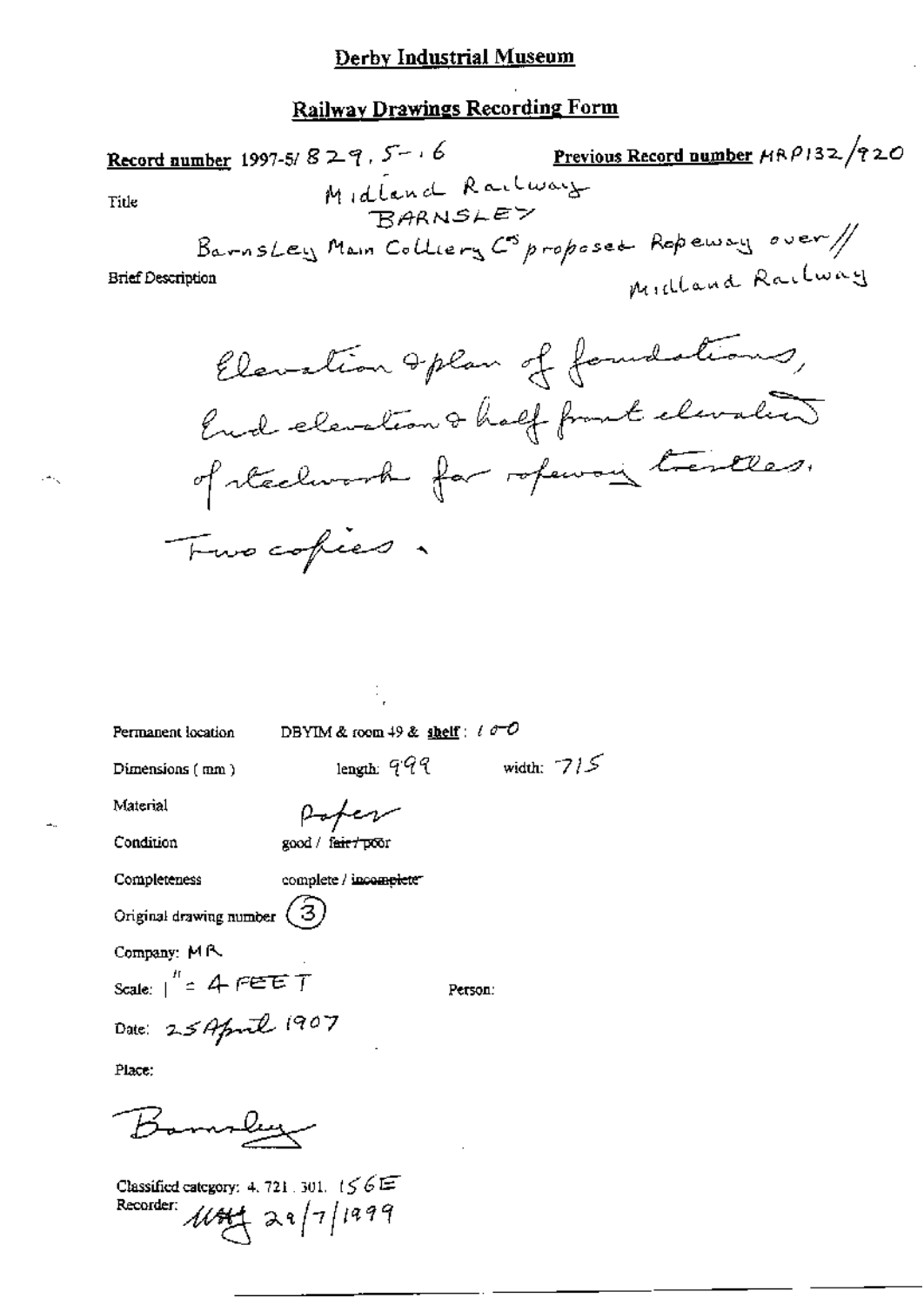#### **Railway Drawings Recording Form**

Previous Record number MRPI32/942 Record number 1997-5/858 CROSSING OVER MS. R.R. NEAR BARNSLEY WEST JUNCTION Title

**Brief Description** 

Plan showing track logout with MSLR from Doncoater towards Chapeltour New tracks to Cudworth with extended access turnel under embranhment.

Permanent location

DBYIM & room 49 & shelf: 125 length:  $2570$  width:  $610$ 

 $819$ 

Dimensions (mm)

Material

Condition

Completeness

Paper good / fair / poor

complete / incomplete

Original drawing number

Company: VCR

Scale:  $1'' = 20$  FEET

Person:

Date:

Place:

١

R-malu Classified category: 4.721.301.  $1555$ <br>Recorder:

Recorder:  $\text{ltttf} = 27/8/1999$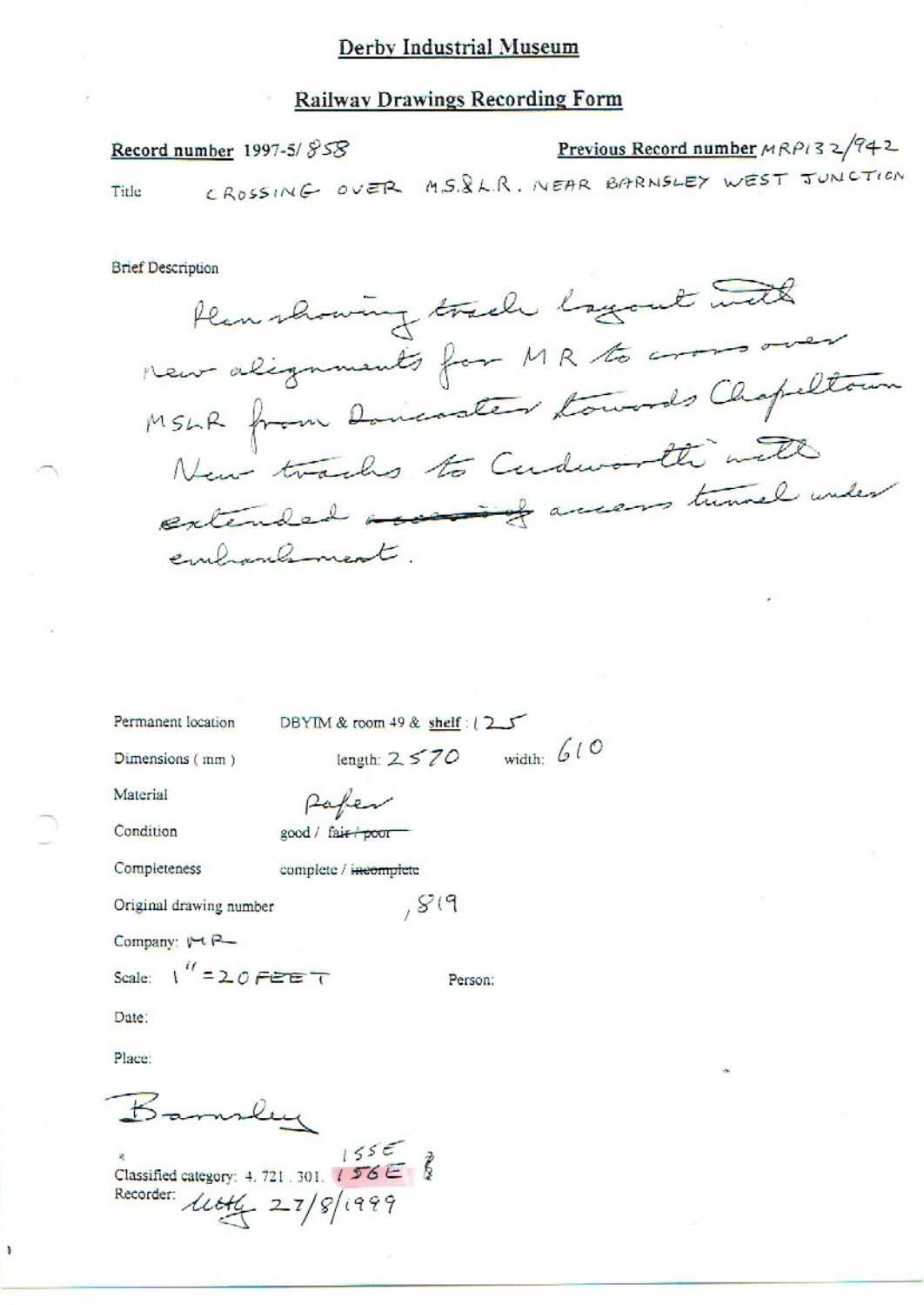### **Railway Drawings Recording Form**

#### Record number 1997-5/38(

Previous Record number MRP132/425

Title

BARNSLEY

**Brief Description** 



| Permanent location            | DBYIM & room 49 & shelf: フェ         |     |                         |
|-------------------------------|-------------------------------------|-----|-------------------------|
| Dimensions (mm)               | length: $645$                       |     | width: $65$             |
| Material                      | Paper on foloic                     |     |                         |
| Condition                     | good / fair+poor+                   |     |                         |
| Completeness                  | complete / i <del>ncomplete /</del> |     |                         |
| Original drawing number $94M$ |                                     | 783 |                         |
| Company: MR                   |                                     |     |                         |
| Scale: $l'' = 40$ FEBT        |                                     |     | Person: $\rho \leq \mu$ |
| Date: $[1870]$                |                                     |     |                         |
| Place:                        |                                     |     |                         |
| Barnsley                      |                                     |     |                         |
|                               |                                     |     |                         |

Classified category: 4, 721, 301, 124 1 1 56 E<br>Recorder:  $\mathcal{U}\mathcal{U}\leftarrow$  1 7/2/9 8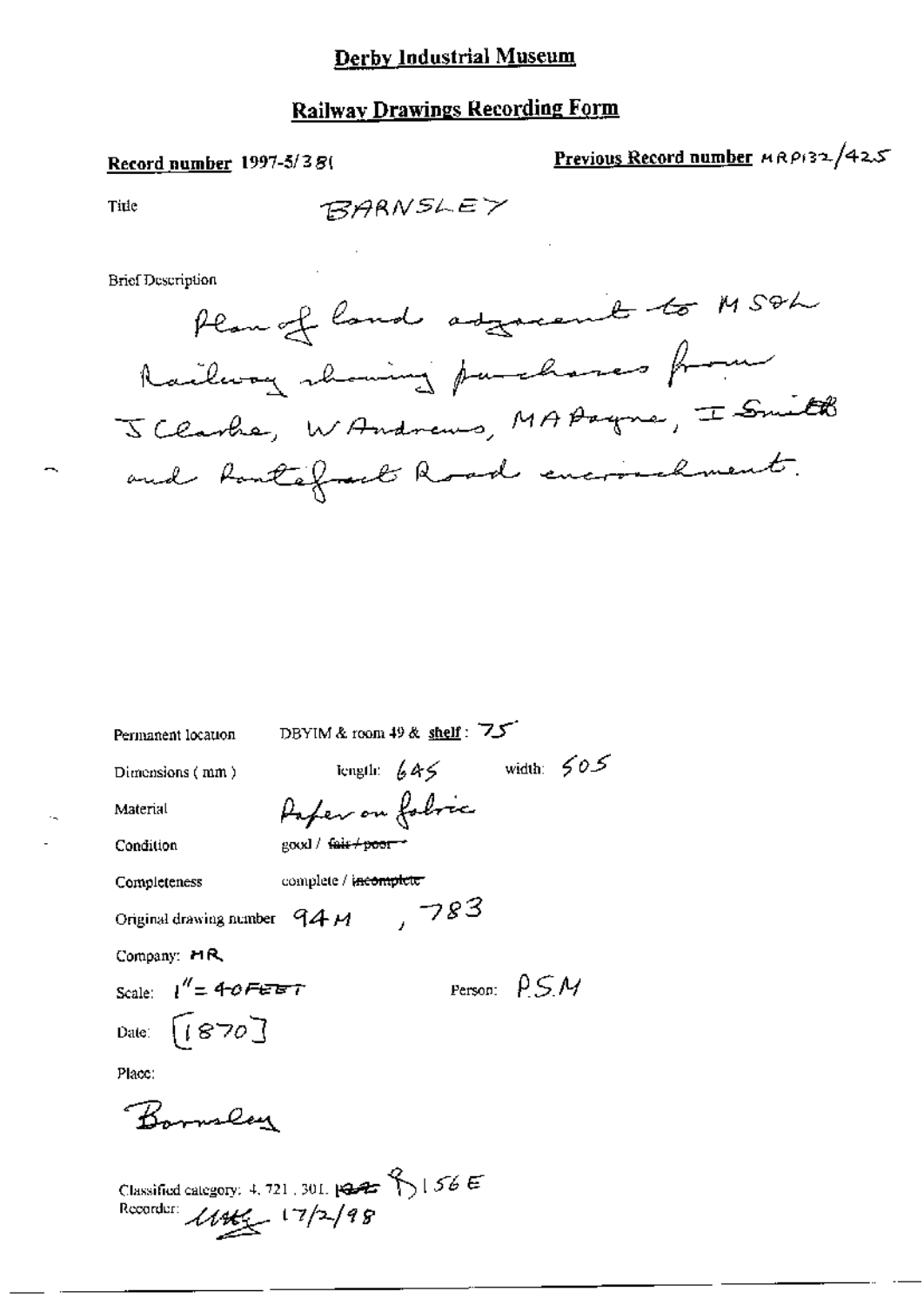### **Railway Drawings Recording Form**

Record number 1997-5/ 1031

Previous Record number 
$$
\mu \frac{R}{1.3} \sim \frac{1160}{1.5}
$$

Title

**Brief Description** 



| Permanent location                         |                                |                | DBYIM & room 49 & shelf: $135$ |              |
|--------------------------------------------|--------------------------------|----------------|--------------------------------|--------------|
| Dimensions (mm)                            |                                | length: $1010$ |                                | width: $490$ |
| Material                                   |                                |                | Tractor poperampoferm folice   |              |
| Condition                                  | good / <del>fair / p</del> oor |                |                                |              |
| Completeness                               | complete / incomplete          |                |                                |              |
| Original drawing number $\frac{1}{2}$ (107 |                                |                | ,426                           |              |
| Company: $M\mathcal{R}$                    |                                |                |                                |              |
| Scale: $1^{(t)} = 2\frac{1}{2}$ carriers   |                                |                | Person:                        |              |
| Date: 5 Never 1883                         |                                |                |                                |              |
| Place.                                     |                                |                |                                |              |

Barnsley

Classified category: 4, 721, 301,  $\sigma \phi \in \mathcal{S} \subseteq \mathcal{S}$ Recorder:  $\mu$   $\approx$  7/1/2000